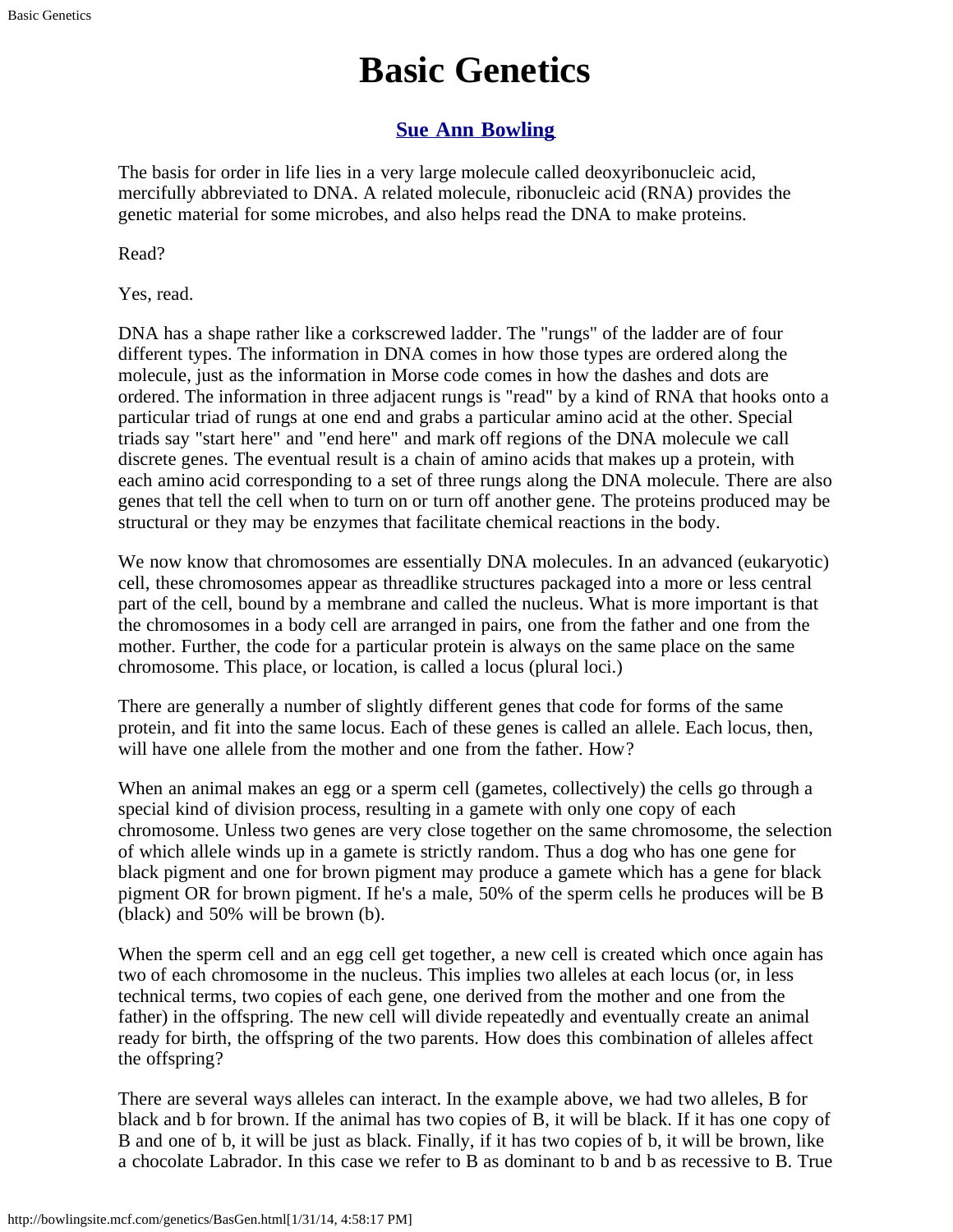dominance implies that the dog with one B and one b cannot be distinguished from the dog with two B alleles. Now, what happens when two black dogs are bred together?

We will use a diagram called a Punnett square. For our first few examples, we will stick with the B locus, in which case there are two possibilites for sperm (which we write across the top) and two for eggs (which we write along the left side. Each cell then gets the sum of the alleles in the egg and the sperm. To start out with a very simple case, assume both parents are black not carrying brown, that is, they each have two genes for black. We then have:

| $\ B\ BB$ (black) $ BB$ (black)  |  |
|----------------------------------|--|
| $  B  BB$ (black) $  BB$ (black) |  |

All of the puppies are black if both parents are BB (pure for black.

Now suppose the sire is pure for black but the dam carries a recessive gene for brown. In this case she can produce either black or brown gametes, so

| $\ B\ BB$ (pure for black) | $\ BB$ (pure for black)                                     |
|----------------------------|-------------------------------------------------------------|
|                            | $\ b\ $ Bb (black carrying brown) Bb (black carrying brown) |

This gives appoximately a 50% probability that any given puppy is pure for black, and a 50% probability that it is black carrying brown. All puppies appear black. We can get essentially the same diagram if the sire is black carrying brown and the dam is pure for black. Now suppose both parents are blacks carrying brown:

| $\ B\ BB$ (pure for black)                   | $\ $ Bb (black carrying brown) |
|----------------------------------------------|--------------------------------|
| $\ b\ $ Bb (black carrying brown) bb (brown) |                                |

This time we get 25% probabilty of pure for black, 50% probability of black carrying brown, and - a possible surprise if you don't realize the brown gene is present in both parents - a 25% probability that a pup will be brown. Note that only way to distinguish the pure for blacks from the blacks carrying brown is test breeding or possibly DNA testing - they all look black.

Another possible mating would be pure for black with brown:

|  | $\ b\ Bb$ (black carrying brown) $\ Bb$ (black carrying brown)                                               |
|--|--------------------------------------------------------------------------------------------------------------|
|  | $\ \mathbf{b}\ \mathbf{B}\mathbf{b}$ (black carrying brown) $\ \mathbf{B}\mathbf{b}\$ (black carrying brown) |

In this case, all the puppies will be black carrying brown.

Suppose one parent is black carrying brown and the other is brown:

| B                                                |  |
|--------------------------------------------------|--|
| $\ b\ $ Bb (black carrying brown) bb (brown)     |  |
| $\boxed{b}$ Bb (black carrying brown) bb (brown) |  |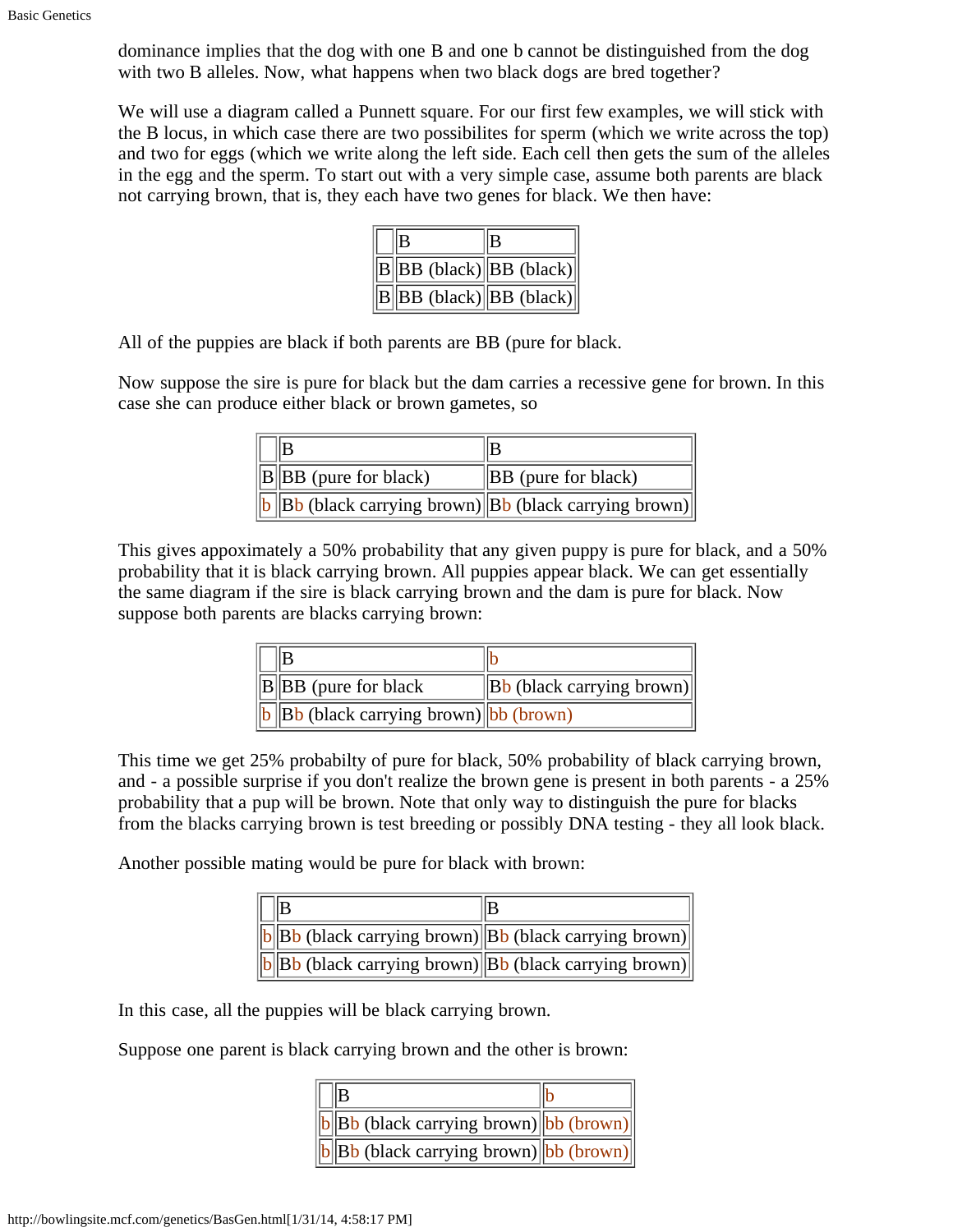In this case, there is a 50% probability that a puppy will be black carrying brown and a 50% probability that it will be brown.

Finally, look at what happens when brown is bred to brown:

|  | $\ b\ $ bb (brown) $\ $ bb (brown) $\ $ |
|--|-----------------------------------------|
|  | $\ b\ $ bb (brown) bb (brown)           |

Recessive to recessive breeds true - all of the pups will be brown.

Note that a pure for black can come out of a mating with both parents carrying brown, and that such a pure for black is just as pure for black as one from ten generations of all black parentage. THERE IS NO MIXING OF GENES. They remain intact through their various combinations, and B, for instance, will be the same B no matter how often it has been paired with brown. This, not the dominant-recessive relationship, is the real heart of Mendelian genetics.

This type of dominant-recessive inheritance is common (and at times frustrating if you are trying to breed out a recessive trait, as you can't tell by looking which pups are pure for the dominant and which have one dominant and one recessive gene.) Note that dominant to dominant can produce recessive, but recessive to recessive can only produce recessive. The results of a dominant to recessive breeding depends on whether the dog that looks to be the dominant carries the recessive. A dog that has one parent expressing the recessive gene, or that produces a puppy that shows the recessive gene, has to be a carrier of the recessive gene. Otherwise, you really don't know whether or not you are dealing with a carrier, bar [genetic](http://www.vetgen.com/color.html) [testing](http://www.vetgen.com/color.html) or test breeding.

One more bit of terminology before we move on - an animal that has matching alleles (BB or bb) is called homozygous. An animal that has two different alleles at a locus (Bb) is called heterozygous.

A pure dominant-recessive relationship between alleles implies that the heterozygous state cannot be distinguished from the homozygous dominant state. This is by no means the only possibility, and in fact as DNA analysis advances, it may become rare. Even without such analysis, however, there are many loci where three phenotypes (appearances) come from two alleles. An example is merle in the dog. This is often treated as a dominant, but in fact it is a type of inheritance in which there is no clear dominant - recessive relationship. It is sometimes called overdominance, if the heterozyote is the desired state. I prefer incomplete dominance, recognising that in fact neither of the alleles is truly dominant or recessive relative to the other.

As an example, we will consider merle. Merle is a diluting gene, not really a color gene as such. If the major pigment is [eumelanin](http://bowlingsite.mcf.com/genetics/ColorGen.html#melanin), a dog with two non-merle genes (mm) is the expected color - black, liver, blue, tan-point, sable, recessive red. If the dog is Mm, it has a mosaic appearance, with random patches of the expected eumelanin pigment in full intensity against a background of diluted eumelanin. Phaeomelanin (tan) shows little visual effect, though there is a possibility that microscopic examination of the tan hair would show some effect of M. Thus a black or black tan-point dog is a blue merle, a brown or brown tan-point dog is red merle, and a sable dog is [sable merle,](http://bowlingsite.mcf.com/genetics/SableMerles.html) though the last color, with phaeomelanin dominating, may be indistinguishable from sable in an adult. Merle has no obvious effect on recessive red. What makes this different from the black-brown situation is that an MM dog is far more diluted than is an Mm dog. In those breeds with white markings in the full-color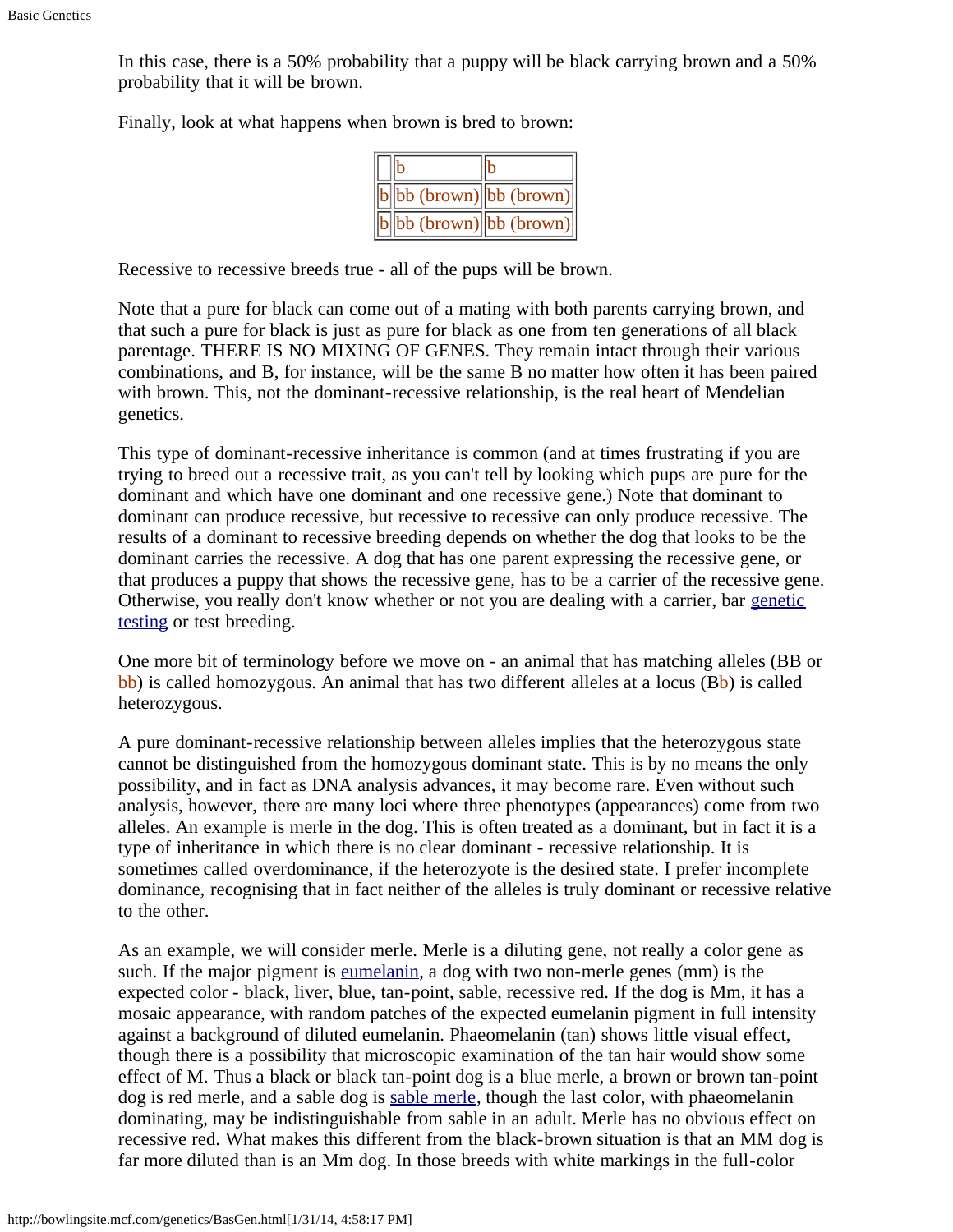state the MM dog is often almost completely white with a few diluted patches, and has a considerable probablity of being deaf, blind, and/or sterile. Even in the daschund, which generally lacks white markings, the so-called double dapple (MM) has extensive white markings and may have reduced eye size. [Photographs of Shelties](http://bowlingsite.mcf.com/genetics/Photindex.html#BMT) with a number of combinations of merle with other genes are available on this site, but the gene also occurs in Australian Shepherds, Collies, Border Collies, Cardiganshire Welsh Corgis, Beaucerons (French herding breed), harlequin Great Danes, Catahoula leopard dogs, and Daschunds, at the least.

Note that both of the extremes - normal color and double merle white - breed true when mated to another of the same color, very much like the Punnett squares above for the mating of two browns or two pure for blacks. I will skip those two and go to the more interesting matings involving merles.

First, consider a merle to merle mating. Remember both parents are Mm, so we get:

|                                                | ım                                     |
|------------------------------------------------|----------------------------------------|
| $\ M\ $ MM (sublethal double merle) Mm (merle) |                                        |
| $\ m\ $ Mm (merle)                             | $\parallel$ mm (non-merle) $\parallel$ |

Assuming that merle is the desired color, this predicts that each pup has a 25% probability of inheriting the sublethal (and in most cases undesirable by the breed standards) MM combination, only 50% will be the desired merle color, and 25% will be acceptable full-color individuals. (In fact there is some anecdotal evidence that MM puppies make up somewhat less than 25% of the offspring of merle to merle breedings, but we'll discuss that separately.) Merle, being a heterozygous color, cannot breed true.

Merle to double merle would produce 50% double merle and is almost never done intentionally. The Punnet square for this mating is:

|                    | $\ M\ $ MM (sublethal double merle) MM (sublethal double merle) |
|--------------------|-----------------------------------------------------------------|
| $\ m\ $ Mm (merle) | $\parallel$ Mm (merle)                                          |

Merle to non-merle is the "safe" breeding, as it produces no MM individuals:

|                                                | Im                     |
|------------------------------------------------|------------------------|
| $\ M\ $ Mm (merle)                             | $\parallel$ Mm (merle) |
| $\ m\ $ mm (non-merle) $\ mm$ (non-merle) $\ $ |                        |

We get exactly the same probability of merle as in the merle to merle breeding (50%) but all of the remaining pups are acceptable full-colored individuals.

There is one other way to breed merles, which is in fact the only way to get an all-merle litter. This is to breed a double merle (MM) to a non-merle (mm). This breeding does not use a merle as either parent, but it produces all merle puppies. (The occasional exception will be discussed elsewhere.) In this case,

| $\ m\ $ Mm (merle) $\ Mm$ (merle) $\ $ |  |
|----------------------------------------|--|
|                                        |  |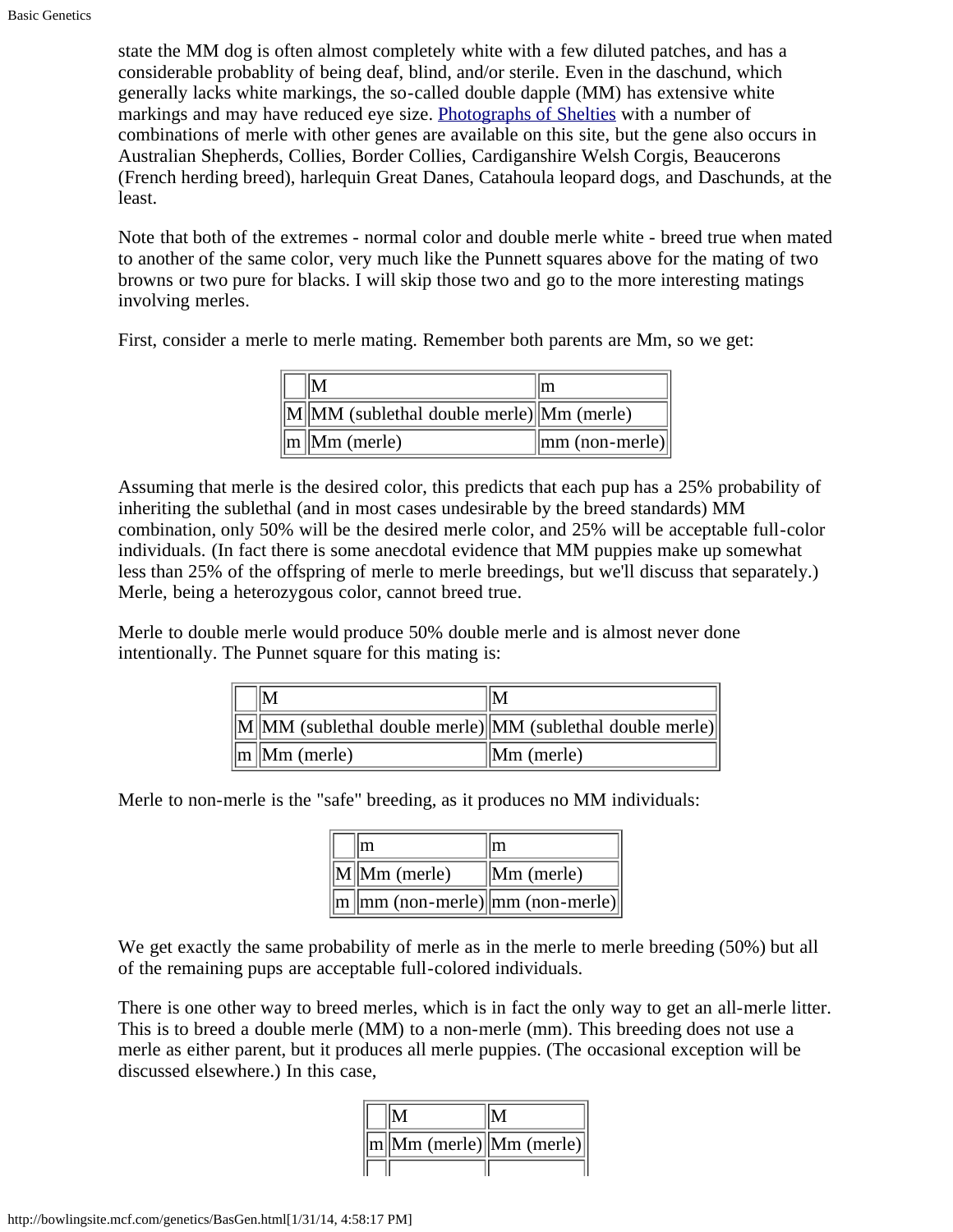### $\|m\|$ Mm (merle) $\|$ Mm (merle  $\|$

The problem with this breeding is that it requires the breeder to maintain a dog for breeding which in most cases cannot be shown and which may be deaf or blind. Further, in order to get that one MM dog who is fertile and of outstanding quality, a number of other MM pups will probably have been destroyed, as an MM dog, without testing for vision and hearing, is a poor prospect for a pet. In Shelties, the fact remains that several double merles have made a definite contribution to the breed. This does not change the fact that the safe breeding for a merle is to a nonmerle.

Thus far, we have concentrated on single locus genes, with two alleles to a locus. Even something as simple as coat color, however, normally involves more than one locus, and it is quite possible to have more than two alleles at a locus. What happens when [two or more loci](#page-5-0) [are involved in one coat color?](#page-5-0)



Last updated April 7, 2010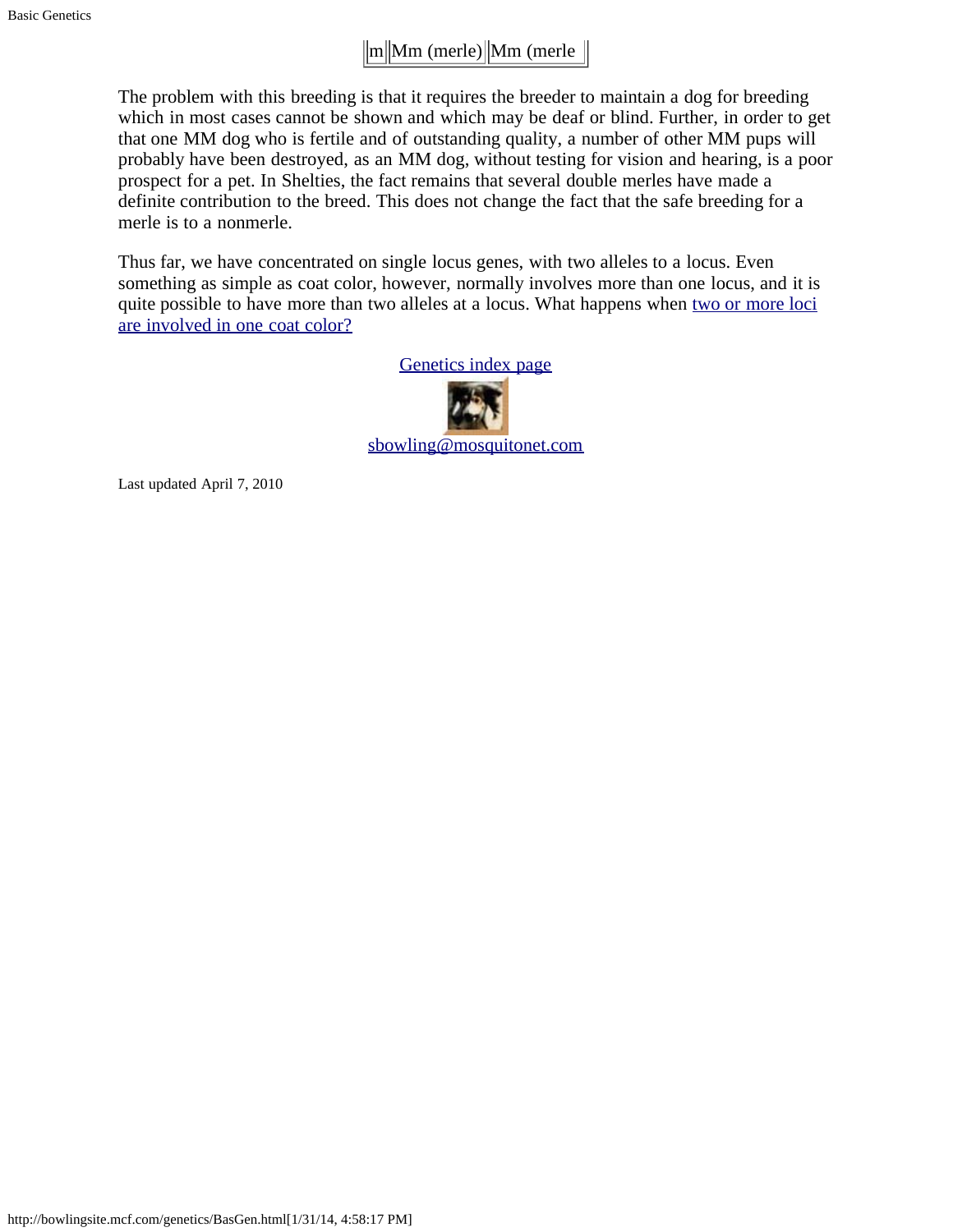# **Basic Genetics II: Multiple Loci**

### **[Sue Ann Bowling](http://www.sueannbowling.com/)**

<span id="page-5-0"></span>Usually more than one gene locus is involved in coat color. We'll take one of the simplest, in which the two loci each have two alleles, with a simple dominant-recessive relationship. The model we will use is the Labrador Retriever. One locus we have already examined: the brown locus. We will now add a second locus, on a different chromosome, called E. An EE or Ee dog will show whatever eumelanin pigment is possible. An ee dog apparently can manufacture only phaeomelanin in the hair, though the skin and eye pigment still includes melanin (of whatever color is allowed by the B series).

A black Lab may be BBEE, BBEe, BbEE or BbEe - any combination that includes at least one B and one E gene.

A chocolate (brown) Lab may be bbEE or bbEe.

A yellow Lab with a black nose may be BBee or Bbee

A yellow Lab with a liver nose is bbee - but since ee dogs tend in many cases to lose nose pigment in winter, this may not be easy to distinguish from BBee or Bbee.

|    | ΙBΕ                                                    | Be                                                              | bE                                                                     | be                                        |
|----|--------------------------------------------------------|-----------------------------------------------------------------|------------------------------------------------------------------------|-------------------------------------------|
|    | $\ BE\ $ BBEE (pure for<br>$\vert$ black)              | <b>BBEe</b> (black<br>carrying yellow)                          | <b>BbEE</b> (black<br>$\left\ $ carrying brown)                        | BbEe (black carrying<br>brown and yellow) |
| Be | $\parallel$ BBEe (black<br>carrying yellow)            | <b>BBee</b> (pure for<br>yellow, black nose)                    | $\vert$ BbEe (black carrying $\vert$ Bbee (yellow<br>brown and yellow) | carrying brown)                           |
| bE | <b>BbEE</b> (black<br>carrying brown)                  | <b>BbEe</b> (black carrying bbEE (pure for<br>brown and yellow) | $\ $ brown)                                                            | $lbbEe (brown)$<br>carrying yellow)       |
| be | BbEe (black carrying Bbee (yellow<br>brown and yellow) | carrying brown)                                                 | $lbbEe (brown)$<br>carrying yellow)                                    | bbee (brown-nosed<br>yellow)              |

Suppose we mate two BbEe dogs, both blacks carrying brown and yellow:

Each puppy has one chance in sixteen of having the combination shown in any section of the table above. In this mating between two black dogs both carrying brown and yellow, there is a 9/16 probability that a particular pup will be black, a 3/16 probability that the pup will be brown, a 3/16 probability that the pup will be a black-nosed yellow, and a 1/16 probability of a brown-nosed yellow. Since nose color does not come into registration, the registered colors would be 9 black:3 brown:4 yellow.

What happens if more than two loci are involved? The basic principle is the same - put all of the possible combinations in a sperm cell along the top and all of the possible combinations in an egg cell along the left side. The problem is that the number of possible combinations doubles for each additional locus. For a single locus, we had a 2 x 2 square with 4 cells. For two loci, we had a 4 x 4 square with 16 cells. With three loci, we have an 8 x 8 square with 64 cells. Besides, we've pretty well exhausted the acceptable colors for Labs.

Shetland Sheepdogs might be a good model for our three-locus model. For the moment we'll omit the recessive black, and consider that Sheltie color is determined by three loci.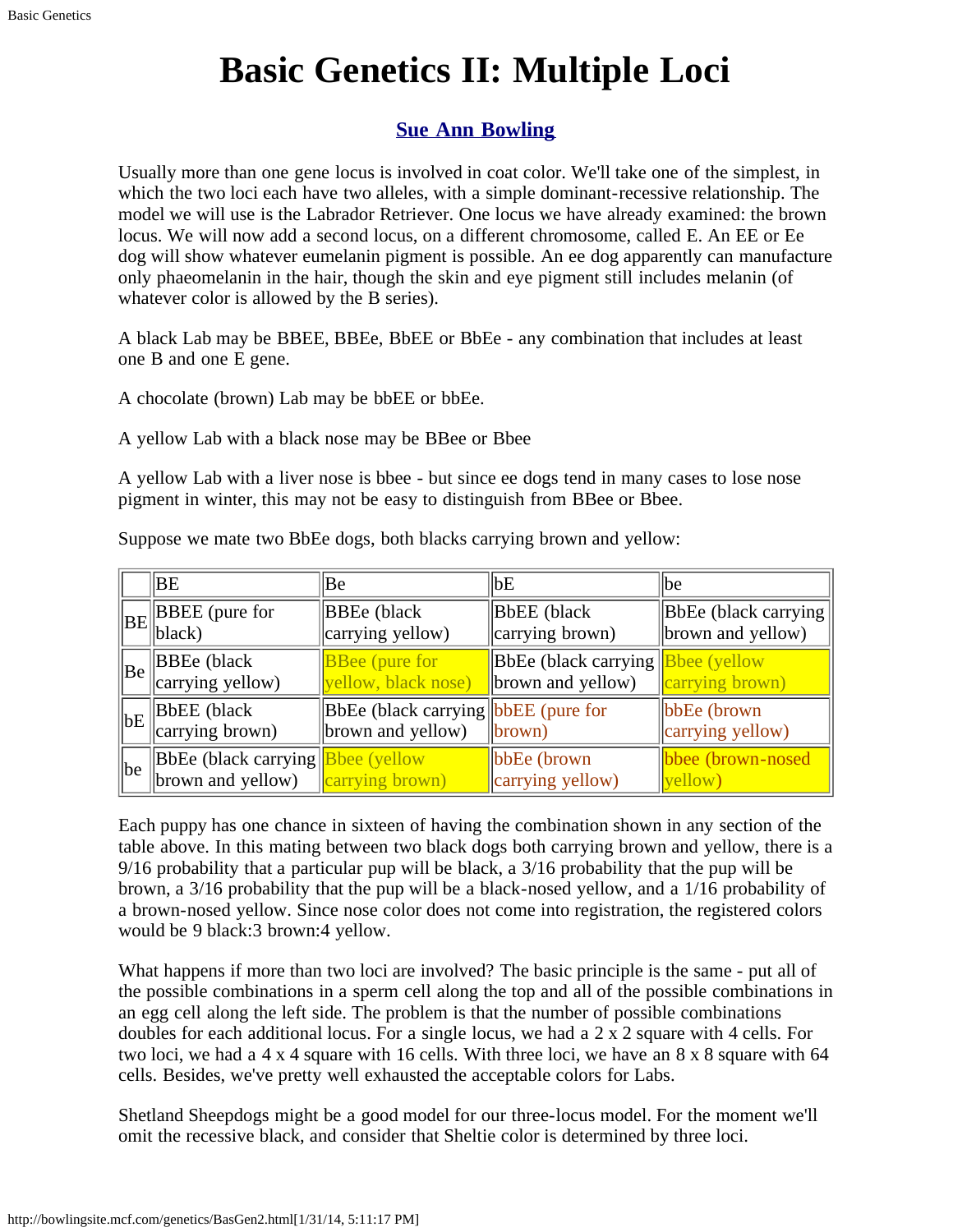At the A (agouti) locus,  $a^y$  is sable and  $a^t$  is tan-point (black and tan = referred to as tricolor if a white spotting gene is present.) An a<sup>y</sup>a<sup>t</sup> dog is sable, but generally somewhat darker than an  $a^{y}a^{y}$  dog. The difference is generally of the same order as the difference within  $a^{y}a^{y}$  or within  $a^{y}a^{t}$ , so it is not possible to be absolutely sure whether  $a^{t}$  is present by looking at the dog.

At the M locus, Shelties have both M and m, as discussed earlier. Mm produces blue merle in  $a^{\dagger}a^{\dagger}$  dogs and sable merle on  $a^{\dagger}a^{\dagger}$  and  $a^{\dagger}a^{\dagger}$ .

At the S (spotting) locus most correctly marked Shelties have two copies of  $s^i$ , Irish spotting. A s<sup>i</sup>s<sup>i</sup> dog generally ranges from white on the chest and feet to high white stockings, white tail tip, and a full shawl collar. The probability of the full collar, as well as white stifles, seems to be somewhat enhanced if the dog is  $s^i s^w$ , so  $s^w$ , color headed white, tends to be maintained in the breed as well. (I am keeping it simple by ignoring  $s<sup>p</sup>$ , piebald, which may also occur in Shelties.)  $s^{w}s^{w}$  dogs are predominantly white with color on the head and perhaps a few body spots. While healthy, they cannot be shown. Of course all of this assumes that Little's attribution of white markings to different alleles at the same locus was correct.

Suppose we mate two white-factored, tri-factored sable merles (not a likely mating, but this is an illustration!) The genetic formula for each parent is  $a<sup>y</sup>a<sup>t</sup>Mms<sup>i</sup>s<sup>w</sup>$ . There are eight possible gametes for each sex:

|                           |                | $  a^yMs^i  a^yMs^w  a^yms^i  a^yms^w  a^tMs^i  a^tMs^w  a^tms^i  a^tms^w  a^tms^w  a^tms^u  a^tms^u  a^tms^u  a^tms^u  a^tms^u  a^tms^u  a^tms^u  a^tms^u  a^tms^u  a^tms^u  a^tms^u  a^tms^u  a^tms^u  a^tms^u  a^tms^u  a^tms^u  a^tms^u  a^tms^u  a^tms^u  a^tms^u  a^tms^u  a^tms^u  a^$ |                 |                                                     |                 |                 |           |           |
|---------------------------|----------------|-----------------------------------------------------------------------------------------------------------------------------------------------------------------------------------------------------------------------------------------------------------------------------------------------|-----------------|-----------------------------------------------------|-----------------|-----------------|-----------|-----------|
|                           |                | $\ a^yMs^i\ $ DMS $\ DMS\ $ SM $\ SM\ $ DMS $\ DMS\ $ StM $\ StM\ $ StM                                                                                                                                                                                                                       |                 |                                                     |                 |                 |           |           |
|                           |                | $\ a^yMs^w\ DMS\ DMS^*\ SM\ WSM\ DMS\ DMS^*\ StM\ WStM\ $                                                                                                                                                                                                                                     |                 |                                                     |                 |                 |           |           |
| $ a^{y}ms^{i} $ SM        |                | $\parallel$ SM                                                                                                                                                                                                                                                                                | S               | S                                                   | $\mathbf{StM}$  | $\parallel$ StM | $\ $ St   | St        |
| $\ a^{y}ms^{w}\ SM\ $ WSM |                |                                                                                                                                                                                                                                                                                               | $\ S\ $         | <b>WS</b>                                           | $\parallel$ StM | $\ WStM\ St$    |           | WSt       |
| $a^tMs^i$   DMS   DMS     |                |                                                                                                                                                                                                                                                                                               | $\parallel$ StM | $\sqrt{\text{StM}}$                                 | $\parallel$ DM  | $\parallel$ DM  | <b>BM</b> | ΙBΜ       |
|                           |                | $\rm{ a^tMs^w\,  DMS\,\,  DMS^*\,  StM}$                                                                                                                                                                                                                                                      |                 | $\ {\rm W}{\rm StM}\ {\rm DM}\;\;$ $\ {\rm DM^*}\;$ |                 |                 | <b>BM</b> | WBM       |
| $a^{t}ms^{i}$             | <b>StM</b>     | $\vert S \tau M \vert$                                                                                                                                                                                                                                                                        | St              | St                                                  | <b>BM</b>       | BM              | lΤ        |           |
| $a^{t}ms^{w}$             | $\mathbf{StM}$ | $\ {\boldsymbol{W}}$ StM $\ $ St                                                                                                                                                                                                                                                              |                 | WSt                                                 | <b>BM</b>       | WBM             | lΤ        | <b>WT</b> |

There is no way I could fill in this chart with the detail I used in the 2-loci charts and still have it fit readably into a browser window, so I have used a shorthand to indicate the apparant color:

- $\bullet$  S = pure for sable with irish markings (3)
- St = tri-factored sable with irish markings  $(6)$
- T = tricolor with irish markings  $(3)$
- $SM = pure for stable mere with irish markings (6)$
- StM = tri-factored sable merle with irish markings  $(12)$
- $\bullet$  BM = blue merle with irish markings (6)
- $WS = white$  with pure for sable head (1)
- WSt = white with trifactored sable head  $(2)$
- WT = white with tricolor head  $(1)$
- WSM = white with pure for sable merle head  $(2)$
- WStM = white with tri-factored sable merle head  $(4)$
- WBM = white with blue merle head.  $(2)$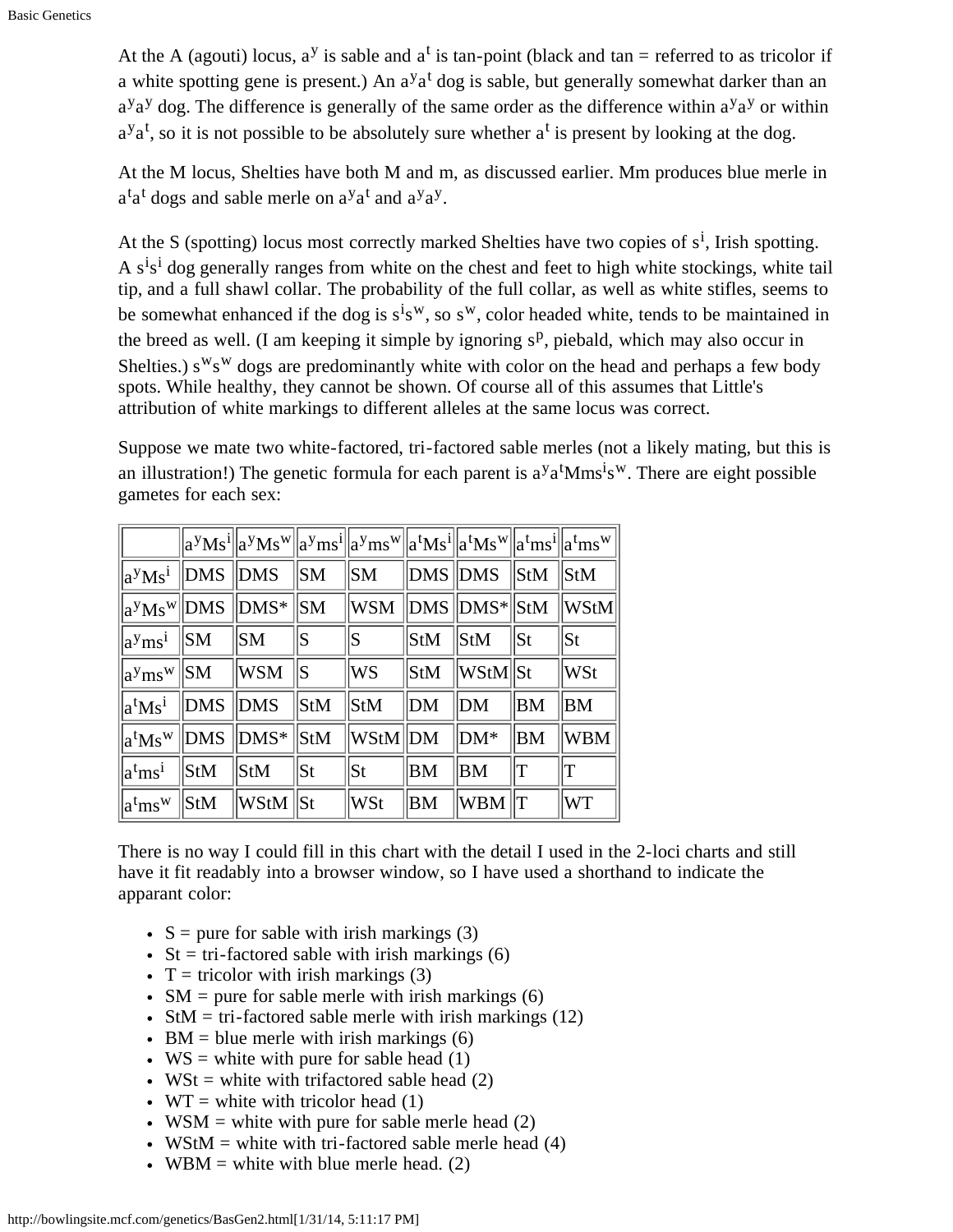- $\bullet$  DMS = homozygous merle, dilute sable markings (12)
- DM = normal homozygous merle  $(4)$

I have not distinguished white-factored from Irish dogs, and I have ignored the possibility that the  $MMS<sup>w</sup>S<sup>w</sup>$  pups (starred in chart) might not be viable. In practice such a breeding would probably never be made, as Sheltie breeders tend to avoid breeding merle to merle and white factor to white factor, but it does illustrate the variety that can be obtained with two alleles at each of three loci.

In this case, all three loci are visibly affecting the color. The only exception is the interaction between color-headed white and double merle, and this is frankly an unknown. There are times, however, when a particular gene combination at one locus can block expression of a gene combination at another locus. I will follow Searle on nomenclature and distinguish between a dominant-recessive relationship between alleles at a particular locus and an epistatic-hypostatic relationship between two loci.

The first example is very obvious, but only because the gene action is clear-cut. Consider Cocker Spaniels. They have two alleles at the S locus  $(S, \text{fully colored}, \text{and } s^p, \text{piebald})$  An SS dog is solid color, an  $\text{S}^p$  dog may have minor white marking (and is often unshowable) and an  $s^p s^p$  dog is a parti-color. The second gene is ticking. Ticking works by producing flecks of color in white areas. TT produces ticks of color in any white areas on the dog, tt has clear white areas, and Tt probably produces less ticking than TT, with considerable variation among breeds.  $s^p s^p$  and probably  $S s^p$  dogs will show ticking if T is present, since they have white areas that are "available" for ticking, though if the base color is red, tan or cream the ticking may not be obvious. But if the dog is SS, there are no white spots for the ticking to show up on. SS is thus epistatic to ticking.

The final example involves the genes for dominant black. I will assume it is at a separate locus K, with  $K^B$  being dominant black, epistatic to anything at the A series, while  $k^y k^y$ allows the A series to show through. We also have the E series, in which E allows the A series to show through while ee allows only red-yellow pigment in the hair. Functionally we can consider that the A locus determines where eumelanin and phaeomelanin are produced, the K locus allows only eumelanin to be produced if E is at the E locus, but ee at the E locus overrides that to allow only phaeomelanin production. Sounds like a mess? You bet it does! K at the K locus is epistatic to the A locus, but ee (pure recessive at the E locus) is epistatic to both the A and the K locus. But it agrees with what is observed.

Let's look at a breed cross between two "red" dogs. We'll take an accidental breeding I know of between a Belgian Tervuran  $(A<sup>y</sup>A<sup>y</sup>E E<sup>y</sup>k<sup>y</sup>)$  and a Golden Retriever (??ee $K<sup>B</sup>K<sup>B</sup>$ ). Note that ee is epistatic to the A series, so we do not know what the normal A allele is in the Golden. The gametes are  $A<sup>y</sup>Ek<sup>y</sup>$  for the Terv and ?e $K<sup>B</sup>$  for the Golden. Every puppy inherits  $A<sup>y</sup>$ ?EeK $<sup>B</sup>k<sup>y</sup>$  and is black, as was in fact observed (to the initial astonishment of the owner.) If</sup> we mated two of these pups, we would get a 16/64 probability of ee which would be red regardless of what was at other loci. Of the other 48/64 (Ee and EE dogs), 75% would be  $K^{B}k^{y}$  or  $K^{B}K^{B}$ , and hence black. so there is a 36/64 probability that a particular puppy will be black. The remaining 12/64 will show what is present at the A locus. Of the 12, we expect that 9 will have the  $A<sup>y</sup>$  gene in at least one dose, and with dominant black moved to the K locus  $A<sup>y</sup>$  is dominant over all other A alleles. So there is only a 3/64 chance that a given puppy will actually show what A allele is normal in a Golden - if in fact all Goldens have the same allele at A!

We still need to discuss penetrance, variable expression, and threshold traits, as well as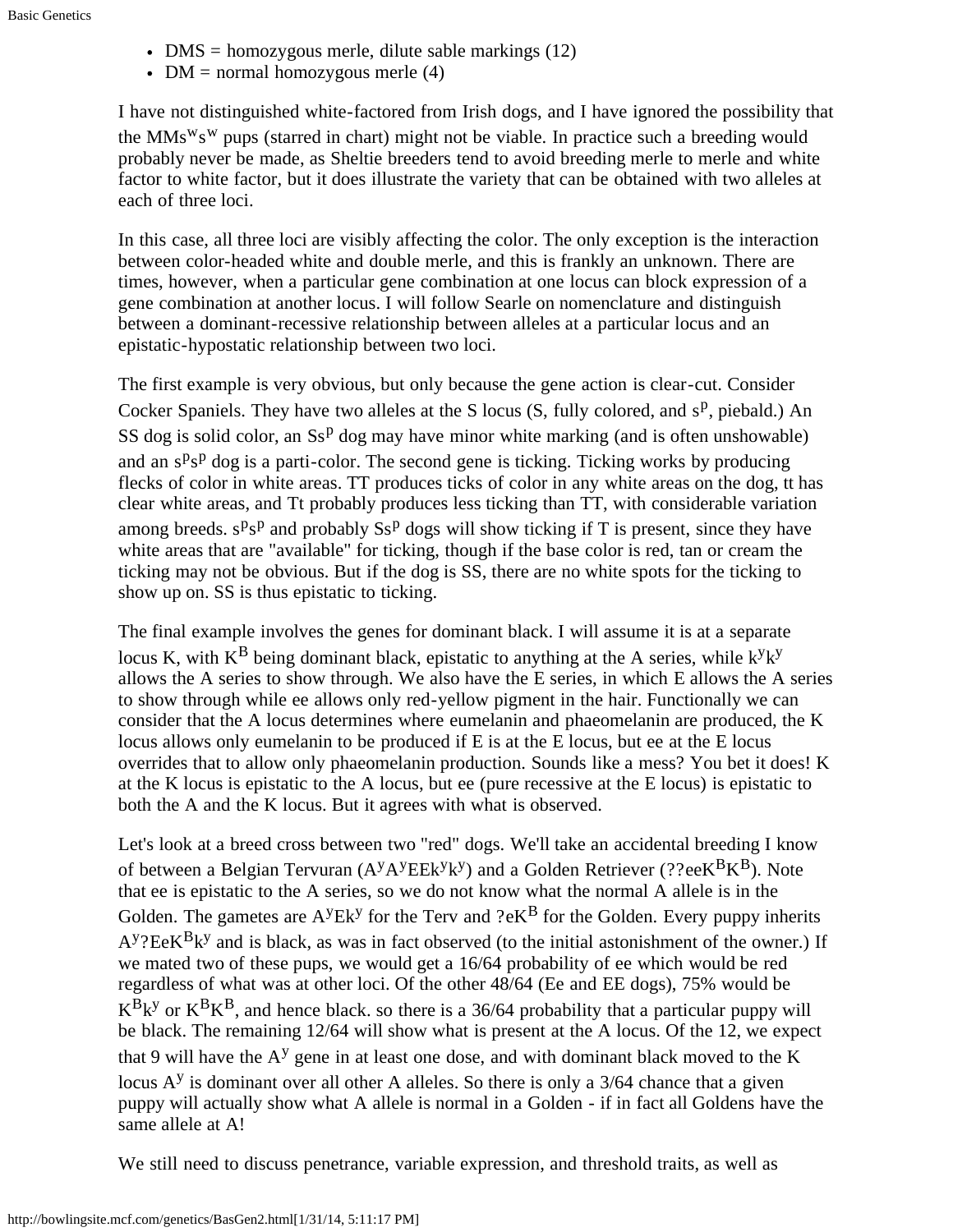[linkage and crossing over](#page-9-0) (and their influence on the accuracy of DNA testing), [test breeding](http://bowlingsite.mcf.com/genetics/Test1.html), and [testing whether a suspected allele is in fact at a particular locus.](http://bowlingsite.mcf.com/genetics/Test2.html) Some further comments about merle are also in the works.

[Genetics index page](http://bowlingsite.mcf.com/genetics/Genetics.html)



[sbowling@mosquitonet.com](mailto:sbowling@mosquitonet.com)

Last updated April 7, 2010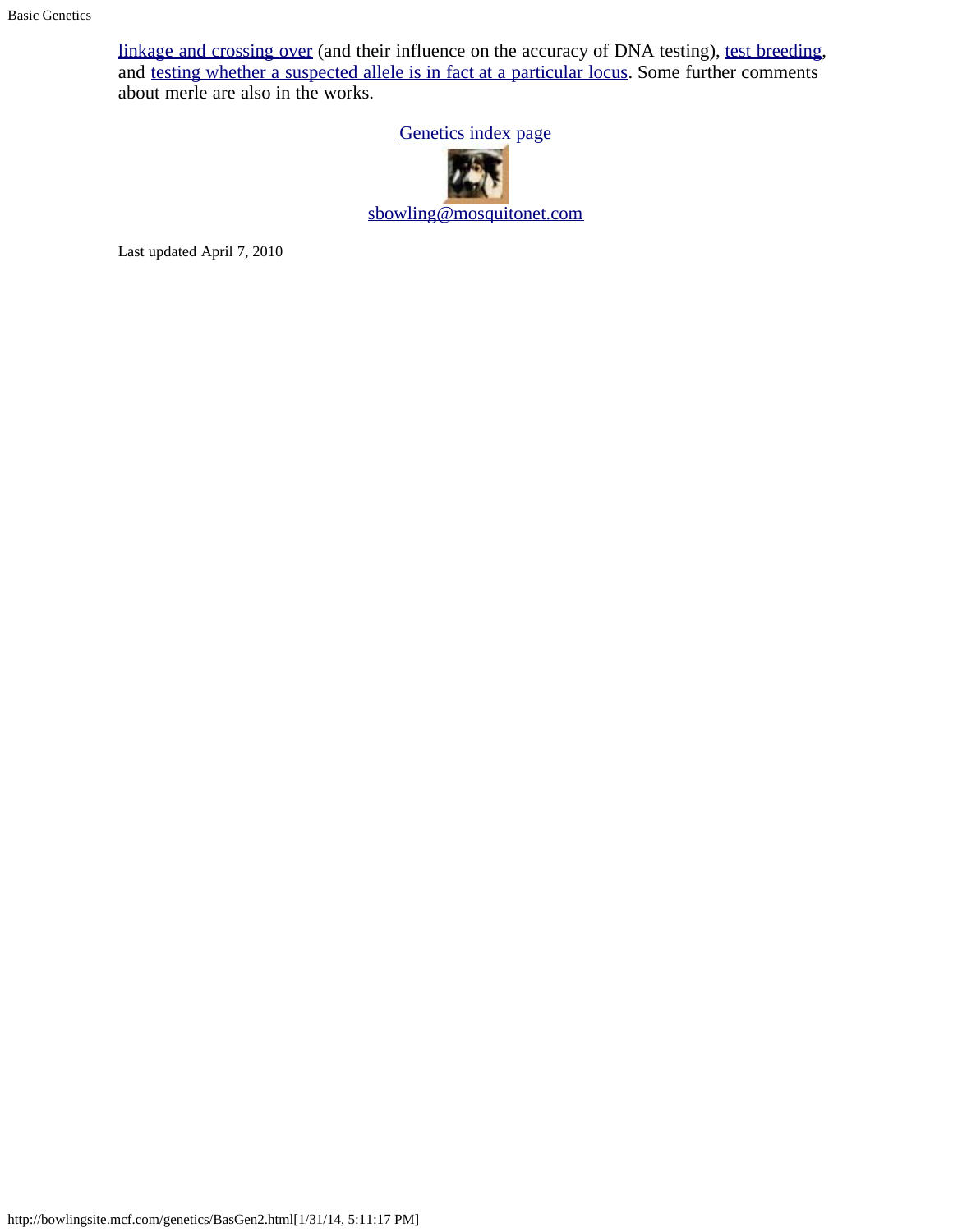# <span id="page-9-0"></span>**Basic Genetics III: Linkage and Crossing Over**

Up until now we have assumed that all genes were inherited independantly. However, we have also said that genes are arranged on chromosomes, which are essentially long strands of DNA residing in the nucleus of the cell. This certainly opens the possibility that two otherwise unrelated genes could reside on the same chromosome. Does independant inheritance hold for these genes?

To start with, we need to consider the rather complex process that forms gametes (egg and sperm cells, each with only one copy of each chromosome) from normal cells with two copies of each chromosome., one derived from each parent. I am not going to go into the details, beyond remarking that at one stage of this process, the maternally-derived chromosome lines up with the corresponding paternally-derived chromosome, and only one of the two goes to a specific gamete. If this were all there were to it dogs, having 39 chromosome pairs, would have only 39 "genes", each of which would code for a wide variety of traits. In fact, things are a little more complicated yet, because while the paternal and maternal chromosomes are lined up, they can and do exchange segments, so that at the time they actually separate, each of the two chromosomes will most likely contain material from both parents.

At this point we need to define a couple of terms. Two genes are linked if they are close together on the same chromosome and thus tend to be inherited together. Linkage in common usage, however, may apply to a single gene having more than one effect. An example which is not linkage in the sense used here is the association between deafness and extreme white spotting. White spotting is due to the melanocytes, the cells which produce pigment, not managing to migrate to all parts of the fetus. Now it turns out that in order for the inner ear to develop properly, it must have melanocytes. If the gene producing white spotting also prevents the precursors of the melanocytes from reaching the inner ear, the result willl be deafness in that ear. In other words, the same gene could easily influence both processes. Thus deafness and white spotting are associated, but they are not linked. They are due to what is called pleiotropic (affecting the whole body) effects of a single gene.

In true linkage, there is always the possibility that linked genes can cross over. Imagine each chromosome as a piece of rope, with the genes marked by colored stripes. The matching of the maternal and paternal chromosomes is more or less controlled by the colored stripes, which tend to line up. But the chromosomes are flexible. They bend and twist around each other. They are also self healing, and when both the maternal and paternal chromosomes break, they may heal onto the paired chromosome. This happens often enough that genes far apart on long chromosomes appear to be inherited independantly, but if genes are close together, a break is much less likely to form between them than at some other part of the paired chromosomes.

Such breaks, called "crossing over" do occur, and occur often enough that they are used to map where genes genes are located on specific chromosomes. In general, neither linkage nor crossing over is of much importance to the average dog breeder, though one should certainly keep in mind the possibility that the spread of an undesirable gene through a breed is due to the undesirable gene being linked to a gene valued in the breed ring. Crossing over is also important in the use of marker genes for testing whether a dog carries a specific gene, most often a gene producing a health problem.

There are two distinct ways of using DNA testing to identify dogs carrying specific, undesirable genes. The first (and preferable) is actually to sequence the undesirable gene and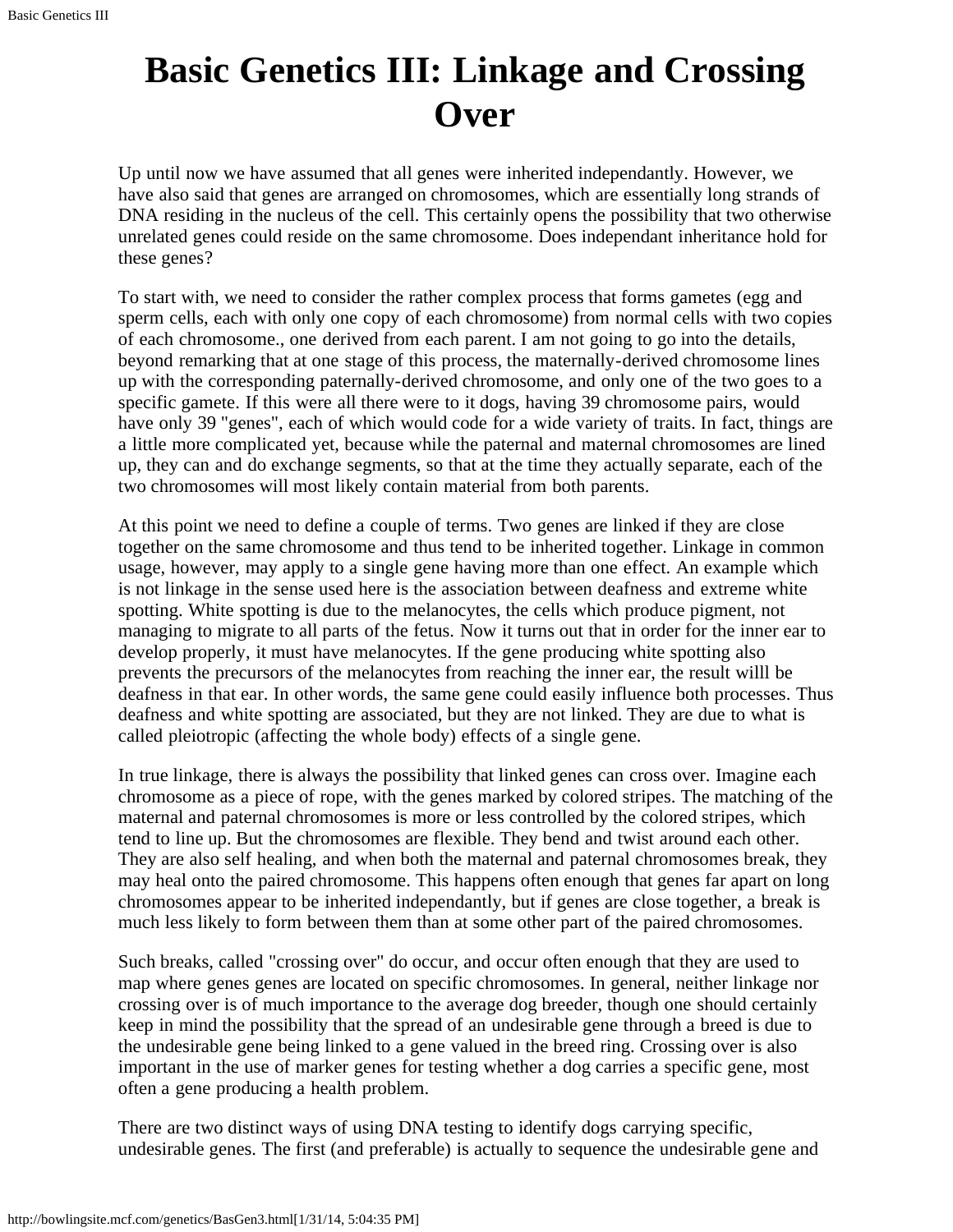its normal allele. This allows determination of whether the dog is homozygous normal, a heterozygous carrier, or homozygous affected. Since the genes themselves are being looked at, the results should be unambiguous. (The breeding decisions based on these results are still going to depend on the priorities of the breeders.)

In some tests, however, a marker gene is found that appears to be associated with the trait of interest, but is not actually the gene producing that trait. Such a marker is tightly linked to the gene actually causing that trait. This does not work at all badly providing that the group on which the test was validated is closely related to the group to which the test was applied. Use of this type of test on humans usually requires that the test be validated on close relatives, and applied only to people closely related to the validation group.

It is true that dogs of a given breed tend to be closely related to each other. However, the breed-wide relationship is generally through more distant ancestors than most people can trace in their own genealogy. In Shetland Sheepdogs, for instance, almost all US show stock can be traced to dogs imported from the British Isles between 1929 and 1936, with only a tiny influence of imports after 1950. This means that a crossover appearing on one side of the Atlantic since 1950 (20 or so dog generations) might not show up on the other side. Marker tests that work on U.S. populations might not work at all on British dogs, or on a dog with recent British ancestry.

Even without physical separation here is always the possibility that at some point in the breed history a crossover occurred. Quite a large fraction of the breed may have the original relationship between the marker gene and the problem gene, but if a crossover occurred in an individual who later had a considerable influence on the breed, the breed may also contain individuals in which the marker gene is associated with the opposite form of the problem gene. Since the relationship between individuals of the same breed may go back 30 generations or more, and there is a chance of a crossover occurring in each generation, linked markers need to be used with caution and with constant checking that marker test results correlate with clinical results.

Let's look more closely at this.

Let our marker gene be ma, with ma<sup>a</sup> being the gene associated with the healthy gene, and ma<sup>b</sup> being the marker that seems to be associated with the defective gene, both being true for the test population. For the genes actally producing the problem, we will use H, with  $H<sup>h</sup>$  being the normal, healthy gene and  $h^d$  being the recessive gene which causes the problem. In the original test population, ma<sup>a</sup> was always on the same chromosome with  $H<sup>h</sup>$ , and ma<sup>b</sup> was on the same chromosome with  $h^d$ . In other words, chromosomes are either ma<sup>a</sup>H<sup>h</sup> or ma<sup>b</sup>h<sup>d</sup>, never ma<sup>a</sup>h<sup>d</sup> or ma<sup>b</sup>H<sup>h</sup>. If a dog has ma<sup>a</sup> on both chromosomes, it is also H<sup>h</sup> on both chromosomes, a genetic clear. If it has ma<sup>a</sup> on one chromosome and ma<sup>b</sup> on the other, it also has one  $H<sup>h</sup>$  gene and one  $h<sup>d</sup>$  gene, and is a carrier. If it has ma<sup>b</sup> on both chromosomes, it has h<sup>d</sup> on both chromosomes and is a genetic affected. At least, that is the assumption on which marker tests are based.

Now suppose that at some point a crossover occurred between the ma and H loci. The probability of a crossover may be very small in any individual breeding, but remember that there are a lot of breedings behind any particular dog. We can still assume that most of the chromosomes will still be of the ma<sup>a</sup>H<sup>h</sup> or ma<sup>b</sup>h<sup>d</sup> type, or the original validation of the marker test would have failed. But now suppose that a small fraction of the chromosomes are of types ma<sup>a</sup>h<sup>d</sup> and/or ma<sup>b</sup>H<sup>h</sup>. We now have four chromosome types, and sixteen possible combinations. Some of these will test the same, since the only difference is in which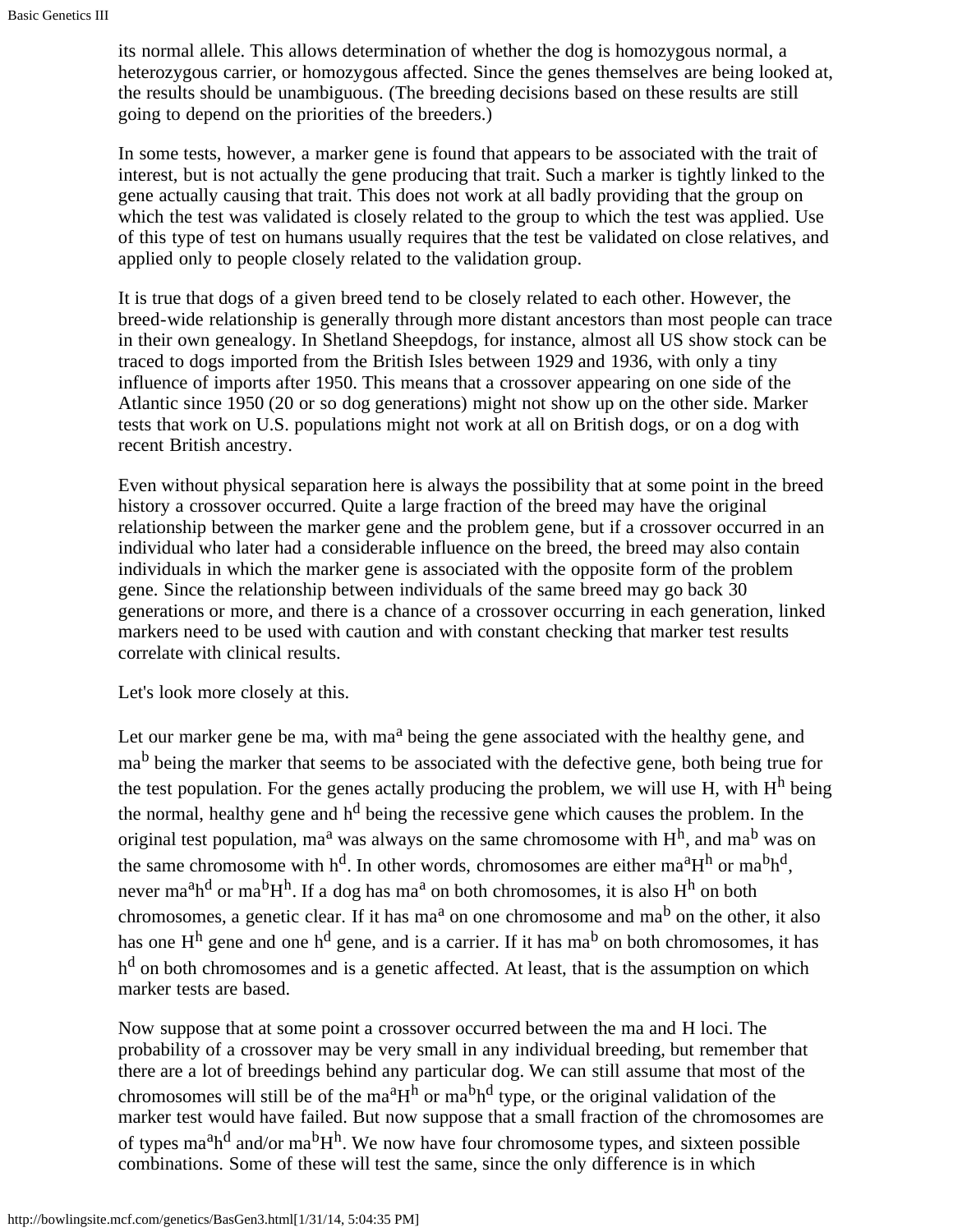chromosome comes from the mother and which from the father, but there are still sixteen possible outcomes. In the table below both the marker results (upper) and the true results (lower) are shown for each possible combination:

| ma <sup>a</sup> H <sup>h</sup>                                                      | $\parallel$ ma <sup>b</sup> h <sup>d</sup>                                                                                                                                                                                                                                              | ma <sup>a</sup> h <sup>d</sup>                                                          | $\ln a^b H^h$                                       |
|-------------------------------------------------------------------------------------|-----------------------------------------------------------------------------------------------------------------------------------------------------------------------------------------------------------------------------------------------------------------------------------------|-----------------------------------------------------------------------------------------|-----------------------------------------------------|
| $\ \text{ma}^{\text{a}}\text{H}^{\text{h}}\ $ clear ma <sup>a</sup> ma <sup>a</sup> | $\sqrt{\frac{1}{2}}$ carrier ma <sup>a</sup> ma <sup>b</sup>                                                                                                                                                                                                                            | $\left\  \right\ $ clear ma <sup>a</sup> ma <sup>a</sup>                                | $\parallel$ carrier ma <sup>a</sup> ma <sup>b</sup> |
| clear $H^hH^h$                                                                      | $\parallel$ carrier H <sup>h</sup> h <sup>d</sup>                                                                                                                                                                                                                                       | $\parallel$ carrier $Hhhd$                                                              | $\parallel$ clear H <sup>h</sup> H <sup>h</sup>     |
|                                                                                     | $\ \text{ma}^{\text{b}}\text{h}^{\text{d}}\ \text{carrier} \text{ ma}^{\text{a}}\text{ma}^{\text{b}}\ \text{affected} \text{ ma}^{\text{b}}\text{ma}^{\text{b}}\ \text{carrier} \text{ ma}^{\text{a}}\text{ma}^{\text{b}}\ \text{affected} \text{ ma}^{\text{b}}\text{ma}^{\text{b}}\ $ |                                                                                         |                                                     |
| carrier H <sup>h</sup> h <sup>d</sup>                                               | $\ $ affected h <sup>d</sup> h <sup>d</sup>                                                                                                                                                                                                                                             | $\ $ affected h <sup>d</sup> h <sup>d</sup> $\ $ carrier H <sup>h</sup> h <sup>d</sup>  |                                                     |
|                                                                                     | $\parallel$ ma <sup>a</sup> h <sup>d</sup> $\parallel$ clear ma <sup>a</sup> ma <sup>a</sup> $\parallel$ carrier ma <sup>a</sup> ma <sup>b</sup>                                                                                                                                        | $\ $ clear ma <sup>a</sup> ma <sup>a</sup> $\ $ carrier ma <sup>a</sup> ma <sup>b</sup> |                                                     |
| carrier H <sup>h</sup> h <sup>d</sup>                                               | $\ $ affected h <sup>d</sup> h <sup>d</sup>                                                                                                                                                                                                                                             | affected h <sup>d</sup> h <sup>d</sup>                                                  | $\parallel$ carrier H <sup>h</sup> h <sup>d</sup>   |
|                                                                                     | $\ \text{ma}^{\text{b}}\text{H}^{\text{h}}\ $ carrier ma <sup>a</sup> ma <sup>b</sup> $\ $ affected ma <sup>b</sup> ma <sup>b</sup> $\ $ carrier ma <sup>a</sup> ma <sup>b</sup> $\ $ affected ma <sup>b</sup> ma <sup>b</sup>                                                          |                                                                                         |                                                     |
| clear H <sup>h</sup> H <sup>h</sup>                                                 | $\parallel$ carrier H <sup>h</sup> h <sup>d</sup>                                                                                                                                                                                                                                       | carrier H <sup>h</sup> h <sup>d</sup>                                                   | $\parallel$ clear $HhHh$                            |

Note that in only six of the sixteen possible types is the marker indication of genotype correct. If the crossover genotypes are rare (as would normally be the case if the marker test verified at all) most of the population will be in the upper left quarter of the table, where the marker will correctly predict the true genotype. But if any of the chromosomes trace back to a crossover, a marker test may give a false sense of security (carrier or affected shows clear by marker testing) or result in discarding a healthy dog (carrier or clear shows affected or carrier by marker testing.)

If only three chromosome types are available, the two verifying types plus one crossover, then if the marker gene is associated at times with the healthy allele,  $(ma^bH^h)$  the result will include dogs which are affected or carriers by marker analysis which are genetically carriers or clears (false positives.) If the other chromosome type has the undesirable allele not always associated with the marker  $(ma^a h^d)$  the results will include dogs clear or carriers by marker analysis that are actually carriers or affected (false negatives.) However, the existance of one crossover chromosome type would make me suspicious that the other might also exist in the breed.

So are marker tests of any use at all?

Yes! In the first place, they demonstrate that the actual gene is on a relatively limited portion of a known chromosome. The marker gene can thus assist in finding and sequencing the gene actually causing the health problem.

In the second place, marker tests are accurate so long as neither parent of an individual has a crossover chromosome. In humans, such tests are most likely to be used when a problem runs in a particular family. The linkage of a marker with the genes actually producing the problem is generally based on studies of how the marker is linked to the genes in that particular family. With dogs, the verification is normally done on a breed basis, and the fact that breeds may actually be split into groups (color, size, country of origen) which interbreed rarely if ever is likely to be ignored. Dogs closely related via close common ancestors to the test population are the best candidates for marker testing. In general, keep up conventional testing side by side with the marker testing. If the marker testing and the conventional testing disagree (e.g, affected dog tests clear or clear dog tests affected) consider the possibility of a crossover, and notify the organization doing the test.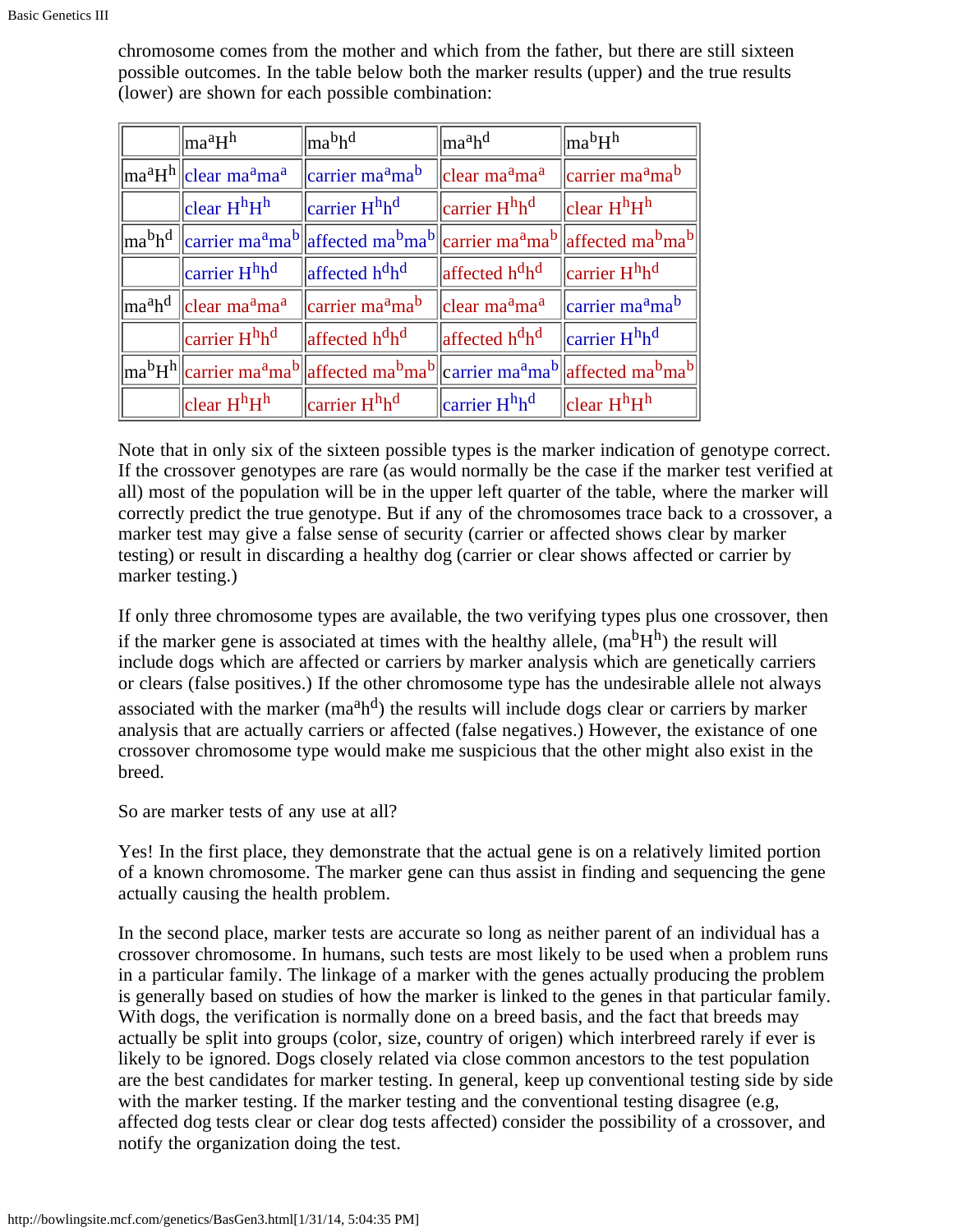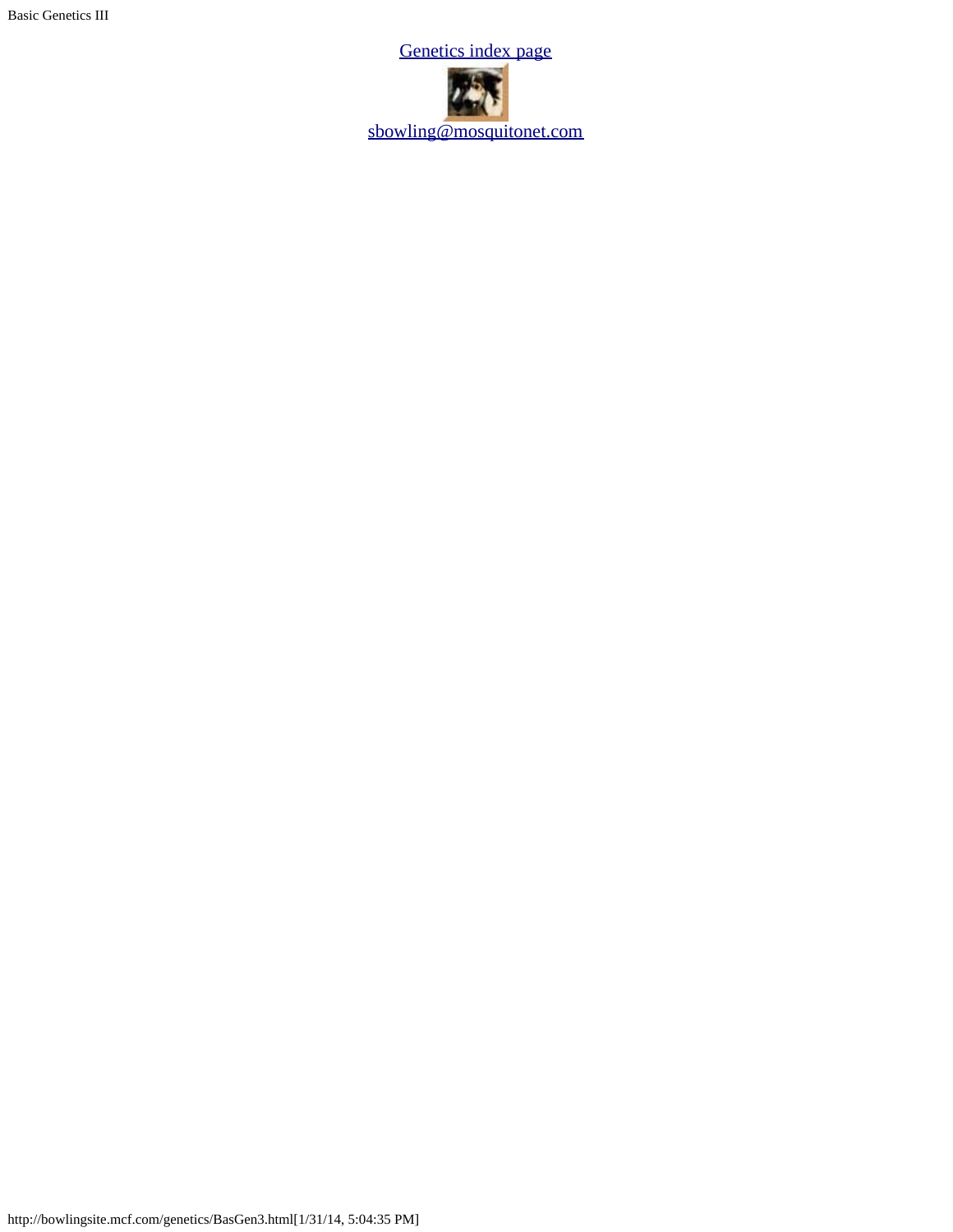# <span id="page-13-1"></span><span id="page-13-0"></span>**Basic Genetics IV: the relationship of genes to traits (single locus)**

With the exception of the few DNA tests available, we cannot know the genetic makeup of our dogs, only the physical makeup, or phenotype. We tend to break that phenotype up into traits, some breed specific, some more general. For instance, we might know that a Sheltie is 15" tall, a black-nosed sable merle with full white collar, feet and tailtip and a narrow face blaze, OFA good, is missing one premolar, has natural ears, and had double rear dewclaws. All of these "traits" are defined by human beings. Very few of them actually refer to single genes that might be inherited as dominant, recessive, incompletely dominant or co-dominant.

In some cases we can break down a trait into a specific combination of genes. In the case of color, for instance, we know of a considerable number of genes that affect color through specific processes. In some cases, this knowledge has fed back on what we consider to be traits. Thus in the case given, the dog is:

- Sable  $A^y$  (as opposed to black with or without tan-point markings).
- Black (as opposed to brown) B\_
- Merle Mm
- Irish-marked  $s^i s^i$  or  $s^i s^w$
- Possibly a face-marking gene

In addition, the dog's color can be affected by minor genes (such as the modifier genes determining how much of the dog is white) by random factors (which probably influence the exact pattern of both white spotting and the location of the dark patches in the merling) and by environmental factors (such as uterine environment, nutrition or excessive exposure to the sun.) The point is that very few of the traits that humans have chosen are in fact due solely to the effect of a single pair of alleles at a single locus. We have looked at some such simple traits as regards [color.](http://bowlingsite.mcf.com/genetics/ColorGen.html)

However, the height of the dog, the ears, the hip rating, the missing premolar, and the double rear dewclaws are probably not single-gene traits, but rely on the interaction of several pairs of genes, with perhaps some influence from the environment.

In general I am using dominant, recessive, co-dominant or intermediate to refer to genes at the same location on a single pair of chromosomes, i.e., alleles at the same locus. There are cases where genes at one locus can "hide" genes at another locus. An example in dogs is recessive yellow, ee, in which recessive yellow, although a recessive at its own locus, can hide whatever the dog carries at the A locus and the proposed K (dominant black) locus. This type of relationship among different loci is called epistatic. The locus that is hidden is referred to as hypostatic. In some cases (e.g., E at the E locus) an epistatic locus has an allele that allows the hypostatic locus to show its effects.

We will consider a number of types of inheritance. The first group actually refer to singlegene traits. Any of these types of inheritance may also be involved in the inheritance of multiple-gene traits.

Single-locus inheritance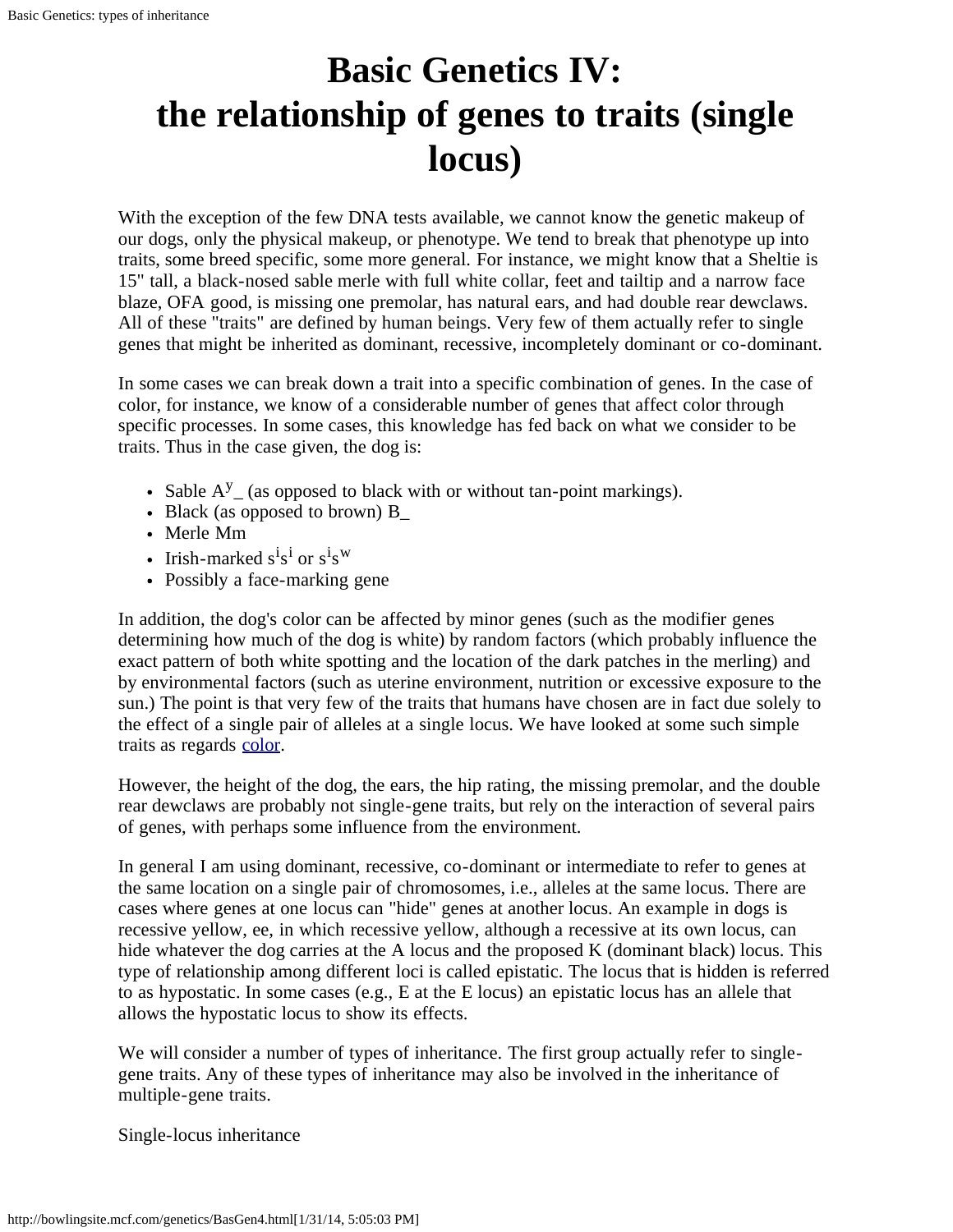- [Dominant-recessive](#page-14-0)
- [Intermediate](#page-14-1)
- [Co-dominant](#page-15-0)
- [Sex-limited](#page-13-0)
- [Sex-linked](#page-15-1)

More complex inheritance will be covered on the next page, and includes

- Modifier genes
- Polygenic additive
- Threshold traits
- Variable expression
- Incomplete penetrance
- Polygenic recessive or dominant
- Mixed polygenic

#### <span id="page-14-0"></span>**Dominant-recessive inheritance**

[Black and brown](#page-0-0) provide a clear example of a dominant-recessive relationship among alleles. Every dog has two genes at the black/brown locus. If both genes are for black, or if one is for black and one is for brown, the dog is black, most readily identified by nose color. If both genes are for brown, the dog is brown, again most readily identified by nose color. BB cannot be distinguished from Bb without genetic tests or breeding tests.

Many genetic diseases, especially those that can be traced to an inactive or wrongly active form of a particular protein, are inherited in a simple recessive fashion. van Willebrand's disease (vWD) for instance, is inherited as a simple recessive within the Shetland Sheepdog breed.

#### <span id="page-14-1"></span>**Intermediate inheritance**

Warning! Although this type of inheritance is common, it has a variety of names (incomplete dominance and overdominance are two common ones) some of which are also used for other things entirely. Here I will use it to refer to the type of inheritance in which the animal carrying two identical alleles shows one phenotype, the animal carrying two different identical alleles shows a different phenotype, and the animal carrying one copy of each of the alleles shows a third phenotype, usually intermediate between the two extremes but clearly distinguishable from either.

In dogs, merle color is a good example of this type of inheritance. If we define M as merle and m as non-merle, we find we have three genotypes:

- mm non-merle, with normal intense color
- Mm merle, with normal color diluted in a rather patchy fashion
- MM homozygous merle, extreme dilution, dog mostly white if a white-spotting gene is also present, and often with anomalies in hearing, vision and/or fertility.

Note that there is really a continuum between dominant-recessive and intermediate inheritance. In Shetland Sheepdogs, for instance, sables carrying one gene for tan-point have on average more dark shading than dogs with two sable genes. However, the darkest shading on dogs pure for sable is probably darker than the lightest shading on dogs carrying a gene for tan-point. In practice, intermediate inheritance is often treated as if it were a special case of dominant-recessive inheritance, as can be seen by the symbols used for merle and non-merle usually the capital letter refers to a dominant gene and the lower-case letter refers to a recessive gene. I think a separate name is justified because it could be equally well argued that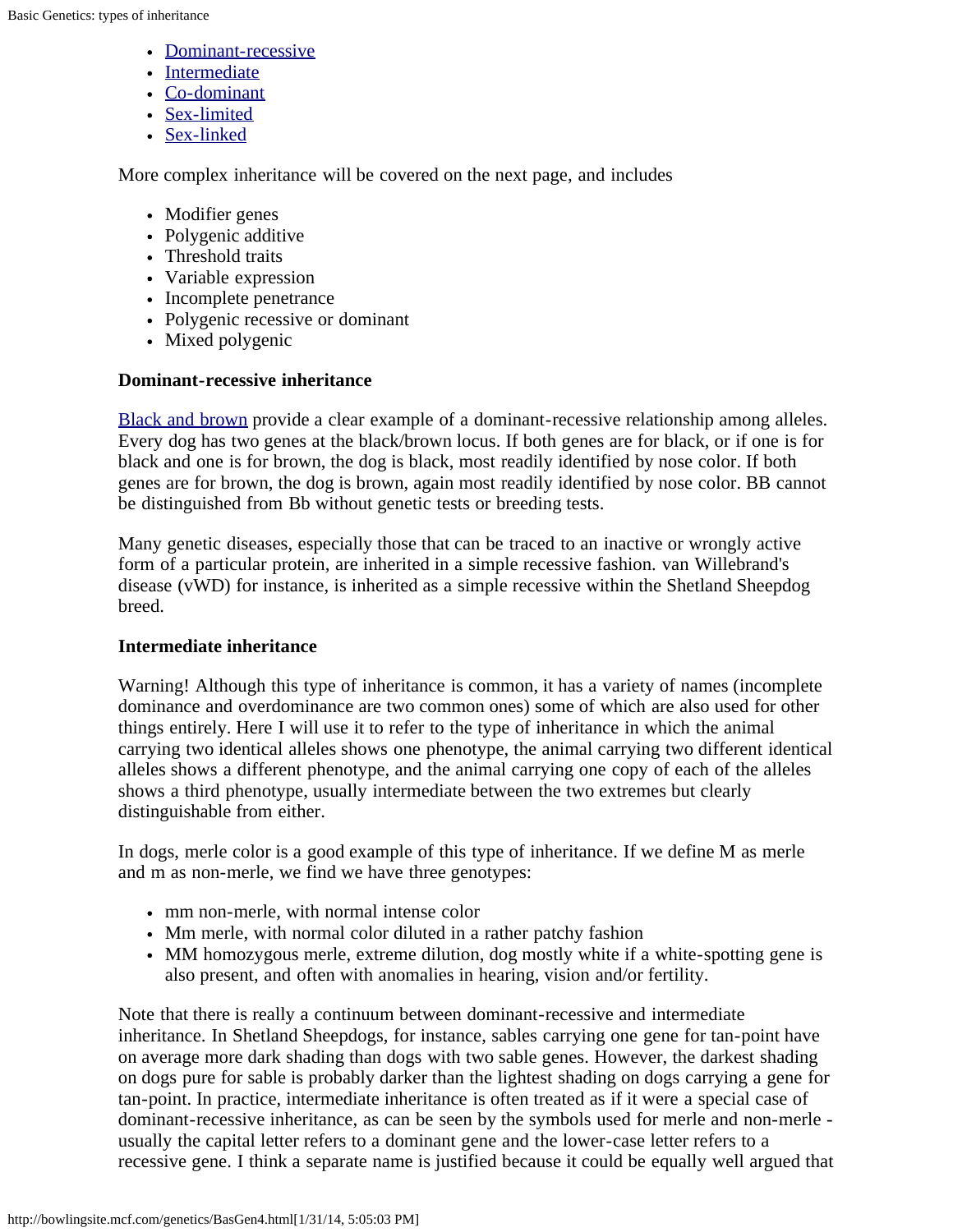homozygous merle is an undesirable recessive for which the merle color is a marker that the dog carries the merle gene.

Many of the standard color genes normally treated as dominant-recessive do in fact have intermediate inheritance, the heterozygote generally much more similar to one homozygote than the other, between at least some alleles in the series. Coat color gene loci with at least some allele pairs leaning toward intermediate inheritance include A (agouti, patterning of black and tan), C (color, intensity of color), and S (white spotting). I suspect the same is true for T (ticking), G (graying) and even D (dilution) if another diluting gene, such as merle, is present. This may be much more generally true than is recognized.

#### <span id="page-15-0"></span>**Co-dominant inheritance**

The dividing line between intermediate inheritance and co-dominant inheritance is fuzzy. Codominance is more likely to be used when biochemistry is concerned, as in blood types. Codominance means that both alleles at a locus are expressed. Co-domininance in X-linked genes is a special case that will be treated under sex-linked inheritance.

#### **Sex-limited autosomal inheritance**

Please, don't confuse sex-limited inheritance with sex-linked inheritance. They are two totally different things. Sex-linked inheritance is discussed below. I do include sex-influenced traits under the sex-limited heading, though some genetics texts separate sex-influenced and sexlimited traits.

A classic example of a sex-limited trait in dogs is unilateral or bilateral cryptorchidism, in which one or both testicles cannot be found in their usual position in the scrotum. Since a bitch has no testicles, she cannot be a cryptorchid - but she can carry the gene(s) for cryptorchidism, and pass them to her sons. Likewise, genes affecting milk production are not normally expressed in a male. The main problem with sex-limited inheritance is that it is impossible to know even the phenotypes of the unaffected sex in a pedigree, which makes it difficult to determine the mode of inheritance.

In sex-influenced inheritance, the genes behave differently in the two sexes, probably because the sex hormones provide different cellular environments in males and females. A classic example in people is male early-onset pattern baldness. The gene for baldness behaves as a dominant in males but as a recessive in females. Heterozygous males are bald and will pass the gene to about 50% of their offspring of either sex. However, only the males will normally be bald unless the mother also carries the pattern baldness gene without showing it (female heterozygote.) If the mother is affected with baldness (homozygous) but the father is not, all of the sons will be affected and all of the daughters will be non-affected carriers. A bald man may get pattern baldness from either parent; a bald woman must have received the gene from both parents.

#### <span id="page-15-1"></span>**Sex-linked inheritance**

In order to understand sex-linked traits, we must first understand the genetic determination of sex. Every mammal has a number of paired chromosomes, that are similar in appearance and line up with each other during gamete production (sperm and eggs). In addition, each mammal has two chromosomes that determine sex. These are generally called X and Y in mammals. Normal pairing of chromosomes during the production of gametes will put one or the other in each sperm or ovum.

In mammals, XY develops testicles which secrete male sex hormones and the fetus develops into a male. An XX fetus develops into a female. Thus sperm can be either X or Y; ova are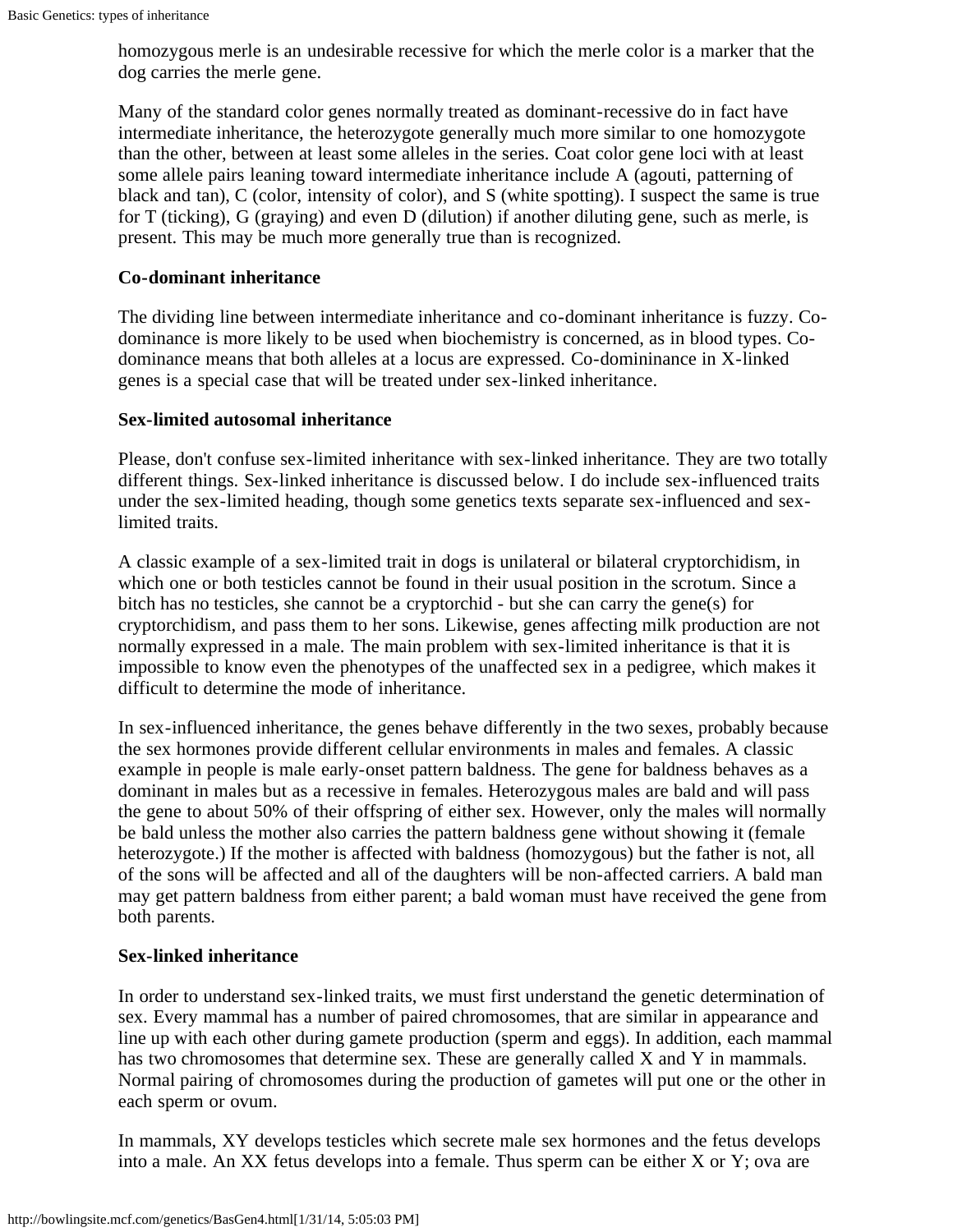always X. Sex linked inheritance involves genes located on either the X or the Y chromosome. Females can be homozygous or heterozygous for genes carried on the X chromosome; males can only be hemizygous.

#### **X-linked recessive**:

The most common type of sex-linked inheritance involves genes on the X chromosome which behave more or less as recessives. Females, having two X chromosomes, have a good chance of having the normal gene on one of the two. Males, however, have only one copy of the X chromosome - and the Y chromosome does not carry many of the same genes as the X, so there is no normal gene to counter the defective X.

An example of this type of inheritance is color blindness in human beings. Using lower case letters for affecteds, we have

- Affected male: xY Color blind
- Non-affected males XY Normal color vision
- Affected female xx Color blind
- Carrier female xX Normal color vision
- Clear female XX. Normal color vision

Now the possible matings:

xY to xx (both parents affected) xx females and xY males, all offspring affected.

xY to Xx (affected father, carrier mother) half the females will be xX and carriers, half will be xx and affected. Half the males will be XY and clear, half will be xY and affected.

xY to XX (affected father, clear mother) all male ofspring XY clear, all daughters Xx carriers.

Note that the daughters of an affected male are obligate carriers or affected. The unaffected sons of an affected male cannot carry the problem.

XY to xx (father clear, mother affected) xY males (affected) and xX daughters (carriers.)

XY to Xx (father clear, mother carrier) half the males affected (xY) and half clear (XY); half females clear (XX) and half carriers (Xx)

XY to XX (father and mother both genetic clears) all offspring clear.

Note that all female offspring of affected males are obligate carriers (if not affected.) Likewise, any female who has an affected son is a carrier. Non-affected sons of affected fathers are genetically clear.

This type of inheritance may be complicated by the sublethal effect of some X-linked genes. Hemophilia A in many mammals (including dogs and people) is a severe bleeding disorder inherited just like the color-blindness above. Many affected individuals will die before breeding, but for those who are kept alive and bred for other outstanding traits, non-affected sons will not have or produce the disease. All daughters, however, will be carriers.

#### **X-linked dominant**:

Here I will use  $X^+$  for the dominant gene on the X chromosome, and X for the gene on the normal X chromosome. The actual possibilities are similar to those for an X-linked recessive, except that  $X^+X$  females are now affected. In X-linked dominant inheritance, more femals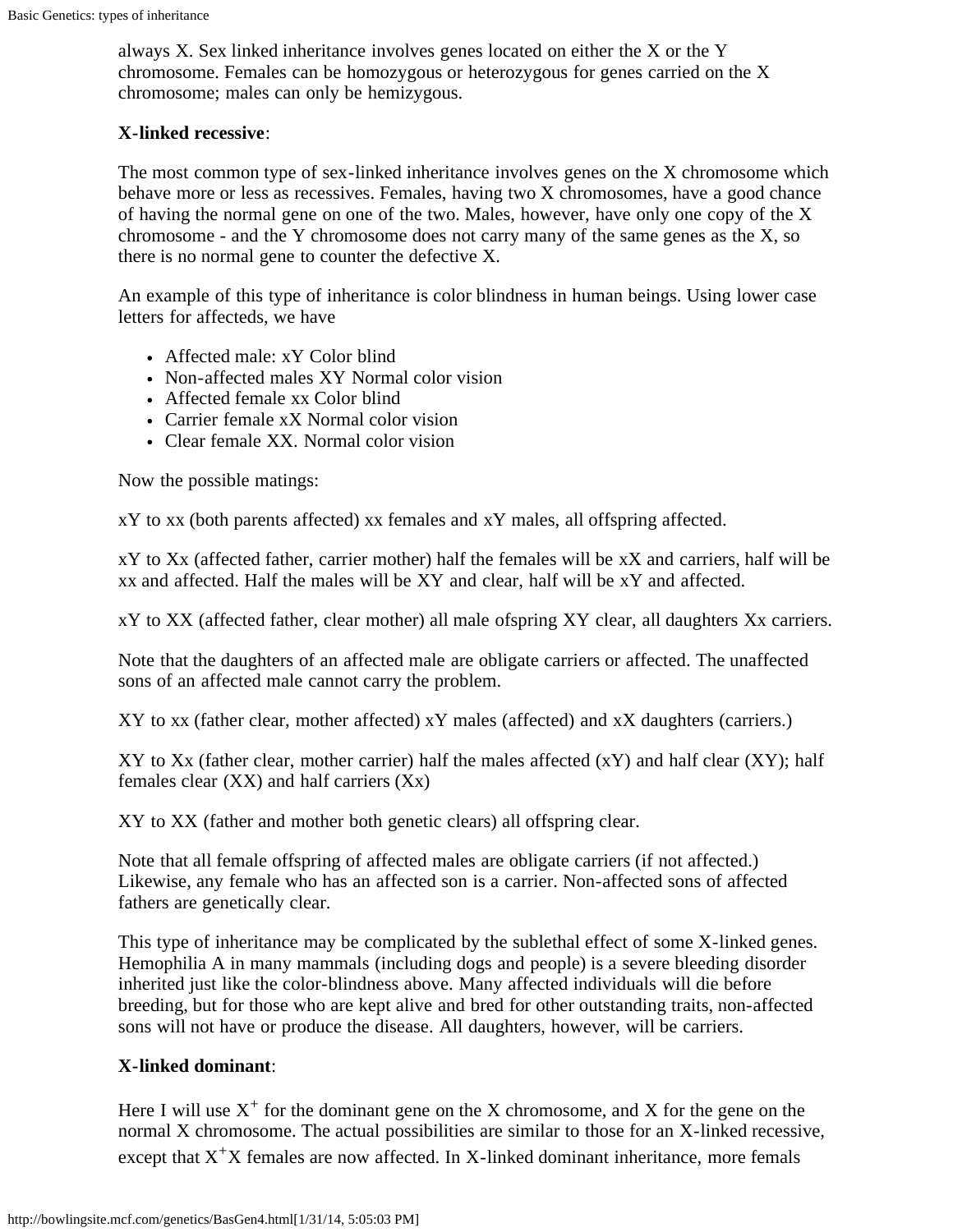than males will show the trait. Possible matings are:

Affected to homozygous affected  $(X^+Y)$  to  $X^+X^+$ : All offspring affected.

Affected to heterozygous affected  $(X^+Y)$  to  $(X^+X)$ : All daughters affected; half of sons affected.

Affected to homozygous normal (unaffected female):  $(X^+Y)$  to  $XX$ ): All daughters affected, all sons normal.

Normal to homozygous affected  $(XY \text{ to } X^+X^+)$ : all offspring affected, but daughters are heterozygous affected.

Normal to heterozygous affected:  $(XY \text{ to } X^+X)$ : Half of offspring affected, regardless of sex. Affected daughters are heterozygous.

Normal to normal (XY to XX) all offspring affected.

#### **X-linked co-dominant**:

Mammalian cells, even in females, get along fine with just one X chromosome. In fact, more than one X chromosome within a cell seems to be a problem if both are active. So in female cells, one or the other X chromosome must be inactivated. This occurs more or less at random, so any female mammal has patches of cells with one X chromosome inactivaed, and patches with the other not active. If the gene being discussed codes for an enzyme that is spread throughout the body, it may not be obvious that the different patches of cells are behaving differently, and we will get what looks like dominant, recessive, or intermediate inheritance.

However, if the gene is expressed directly within the cell, the mosaic nature of the female may become obvious. The tortoiseshell cat provides an excellent example of this.

In cats, the orange color is on the X chromosome. It is designated as O, and the "wild-type" gene that allows black (eumelanin) to appear in the coat is designated +. Note that a cat homozygous or hemizygous (male) for  $+$  may be solid or tabby with the eumelanin pigment showing only in the tabby stripes, ticks and blotches (in extreme cases only on the tips of the hairs) and the "black" may just as well be chocolate or blue. A cat with only O genes will be some shade from cream to deep red., with no black/blue/chocolate pigment in the coat, but usually with tabby markings.

However, a cat with the gene for orange on one X chromosome and the gene for non-orange on the other is neither orange nor non-orange, but has patches of both colors. This color is known as tortoiseshell, and I am going to use the broad definition, including blue/cream or chocolate/yellow tortoiseshells. Most of the time cats with two X chromosomes are female, and since two X-chromosomes are required for tortoiseshell, most tortoiseshell cats are female.

Now and then a cell does not divide properly when it is making a germ cell, and you might, for instance, get an XY sperm cell. This would produce an XXY male, which would look male (he has a Y chromosome) but also have two versions of X and thus could be a tortoiseshell. However, the XXY makeup, corresponding to Klinefelter's syndrome in human beings, is believed to produce sterility. A similar syndrome involving females with only one X chromosome but no Y is called Turner's syndrome in human women, and again appears to produce sterility. We will therefore consider only matings between animals with two sex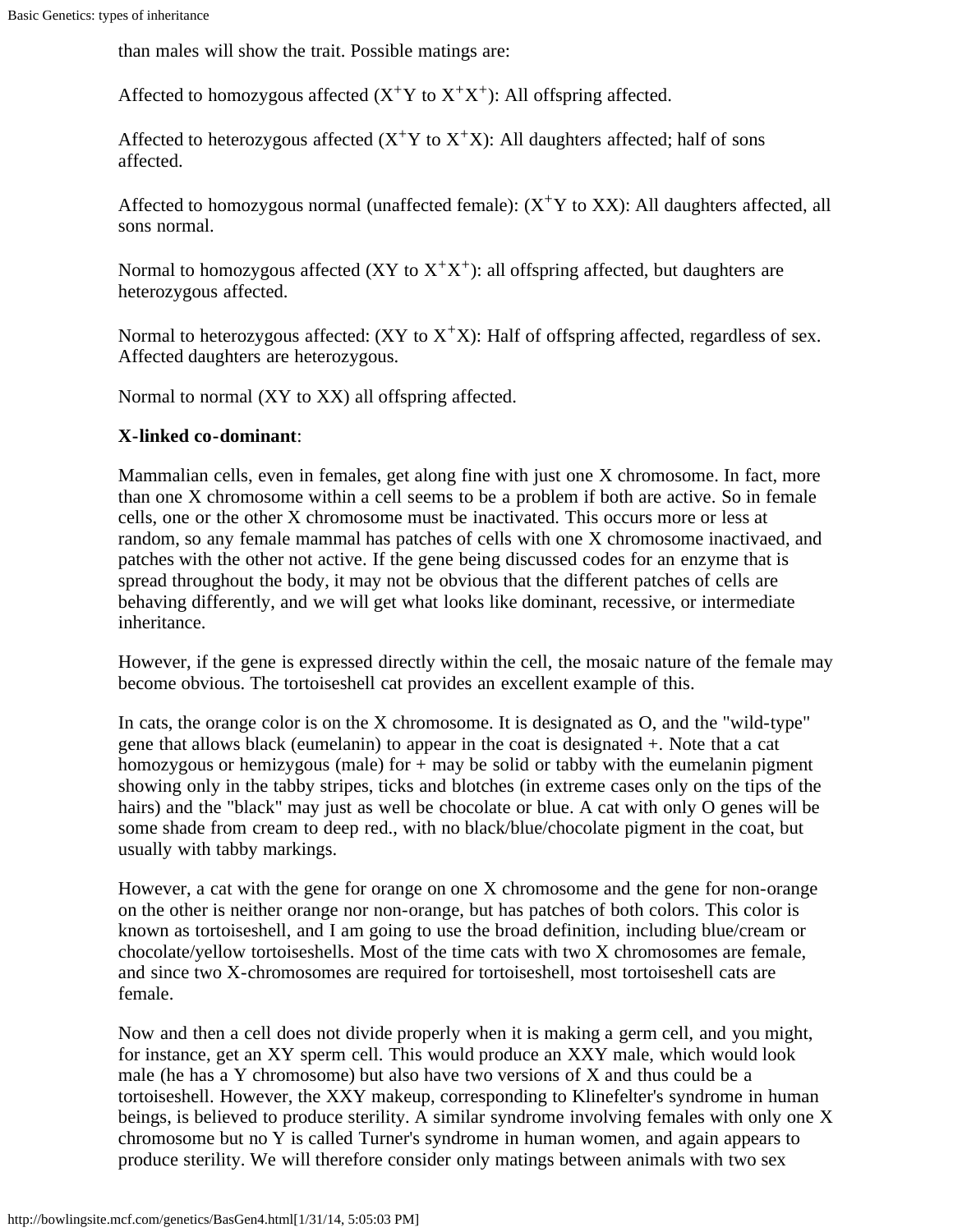chromosomes.

Non-orange male to non-orange female (+ to ++): all non-orange offspring.

Non-orange male to tortoiseshell female  $(+ to +O)$ : Males 50% orange and 50% non-orange; females 50% non-orange and 50% tortoiseshell.

Non-orange male to orance female (+ to OO): all males orange; all females tortoiseshell.

Orange male to non-orange female (O to ++): All males non-orange; all females tortoiseshell.

Orange male to tortoiseshell female (O to O+): males 50% orange and 50% non-orange; females 50% orange and 50% tortoiseshell.

Orange male to orange female (O to OO): All offspring orange.

#### **Y-linked inheritance**:

The Y chromosome in most species is very short with very few genes other than those that determine maleness. Y-linked inheritance would show sons the same as their fathers, with no effect from the mother or in daughters. In humans, hairy ears appear to be inherited through the Y chromosome. Padgett does not list any known problem in dogs as being Y-linked.

#### [Top of page](#page-13-1)

#### [Return to Genetics index](http://bowlingsite.mcf.com/genetics/Genetics.html)



last updated March 29. 2010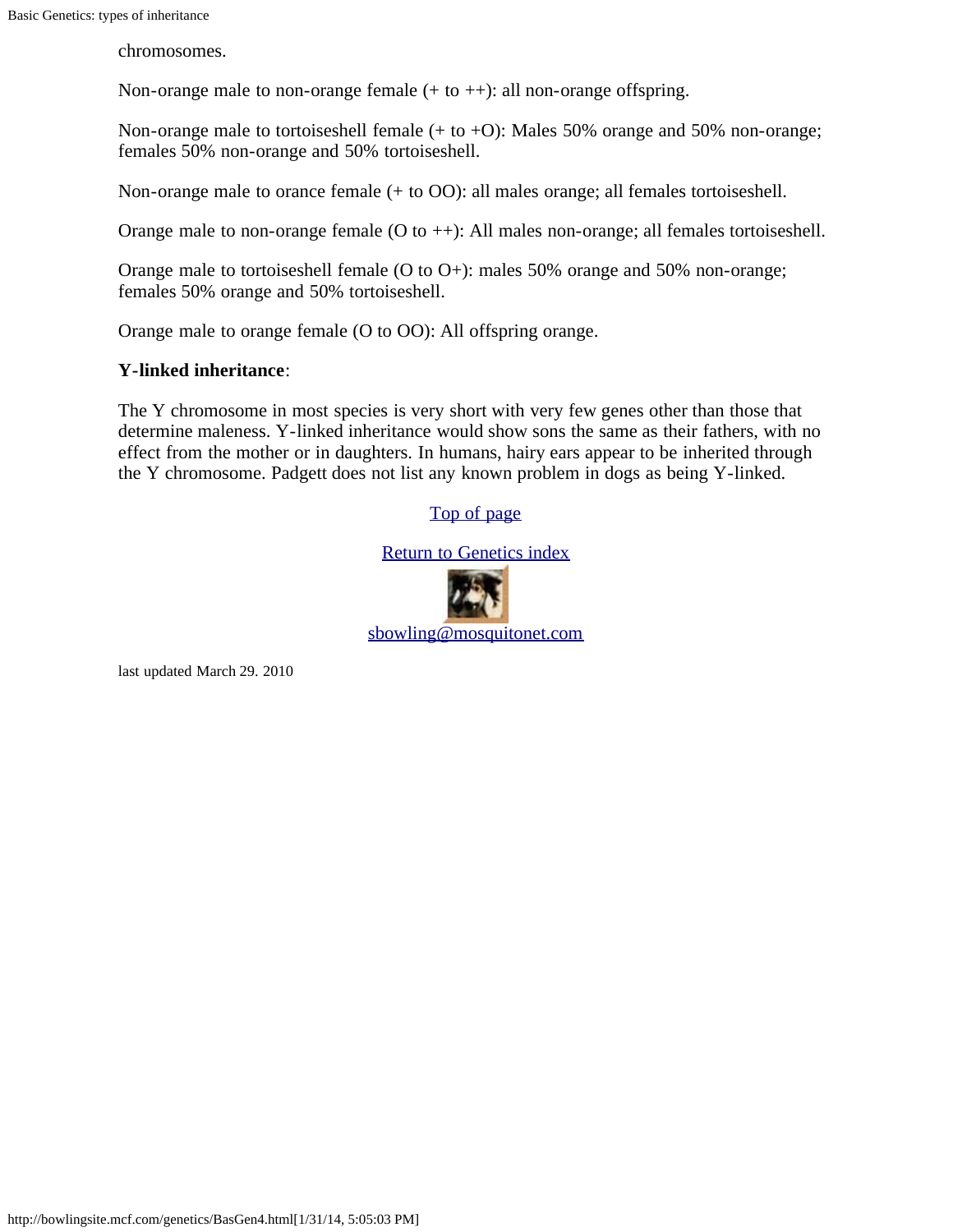# **Test Breedings II**

### **Purpose: to determine the genetic basis for a trait.**

### **[Sue Ann Bowling](http://www.sueannbowling.com/)**

Suppose we have a list of various types of a particular trait, and we want to know how they are inherited. The first step is to make a guess. It should be an informed guess - for instance, you may know that in other mammals a particular trait is inherited in a particular way, so as a first guess you assume that the inheritance is similar in the animal you are investigating. The point is, this first guess is just that a guess. In order to elevate that guess to the level of a hypothesis, you need to work out what your guess predicts in terms of what parents can produce what, and then breed (or investigate breeding records) to see if that is really what happens.

Let's take a first guess we know is wrong. Labrador Retrievers come in black, brown and yellow, as explained [earlier.](http://bowlingsite.mcf.com/Genetics/BasGen2.html) Suppose we don't know the genetics of this. We have observed the three colors, and a reasonable initial assumption is that there a locus for color which has three alleles: black, brown and yellow. As we start to look at Stud Book data, we find that;

- 1. Black to black can produce any color
- 2. Yellow to yellow can produce only yellow
- 3. Brown to brown usually produces browns, but can produce yellow
- 4. Black to any other color can produce black.

This information adds to our initial guess. If black to black can produce any color then black must be the top dominant in the series. Likewise, if yellow to yellow can produce only yellow, then yellow must be the bottom recessive. Brown looks as if it is recessive to black but dominant to yellow. Our tentative hypothesis, then, is that we have a locus, J, with three alleles:

- $\bullet$  J<sup>blk</sup> black
- j<sup>brn</sup> brown
- j<sup>yel</sup> yellow.

Now we set up our Punnett squares and work out what each mating will produce. We find that

- 1.  $J^{blk}J^{blk}$  x  $J^{blk}J^{blk}$  gives black to black producing all blacks
- 2. J<sup>blk</sup>J<sup>blk</sup> x J<sup>blk</sup>j<sup>brn</sup> gives black to black producing all blacks
- 3. J<sup>blk</sup>j<sup>brn</sup> x J<sup>blk</sup>j<sup>brn</sup> gives black to black producing black and brown
- 4. J<sup>blk</sup>J<sup>blk</sup> x J<sup>blk</sup>j<sup>yel</sup> gives black to black producing all black
- 5. J<sup>blk</sup>j<sup>yel</sup> x J<sup>blk</sup>j<sup>yel</sup> gives black to black producing black and yellow.
- 6. J<sup>blk</sup>j<sup>brn</sup> x J<sup>blk</sup>j<sup>yel</sup> gives black to black producing black and brown
- 7. J<sup>blk</sup>j<sup>brn</sup> x j<sup>brn</sup>j<sup>brn</sup> gives black to brown producing black and brown
- 8. J<sup>blk</sup>j<sup>brn</sup> x j<sup>brn</sup>j<sup>yel</sup> gives black to brown producing black and brown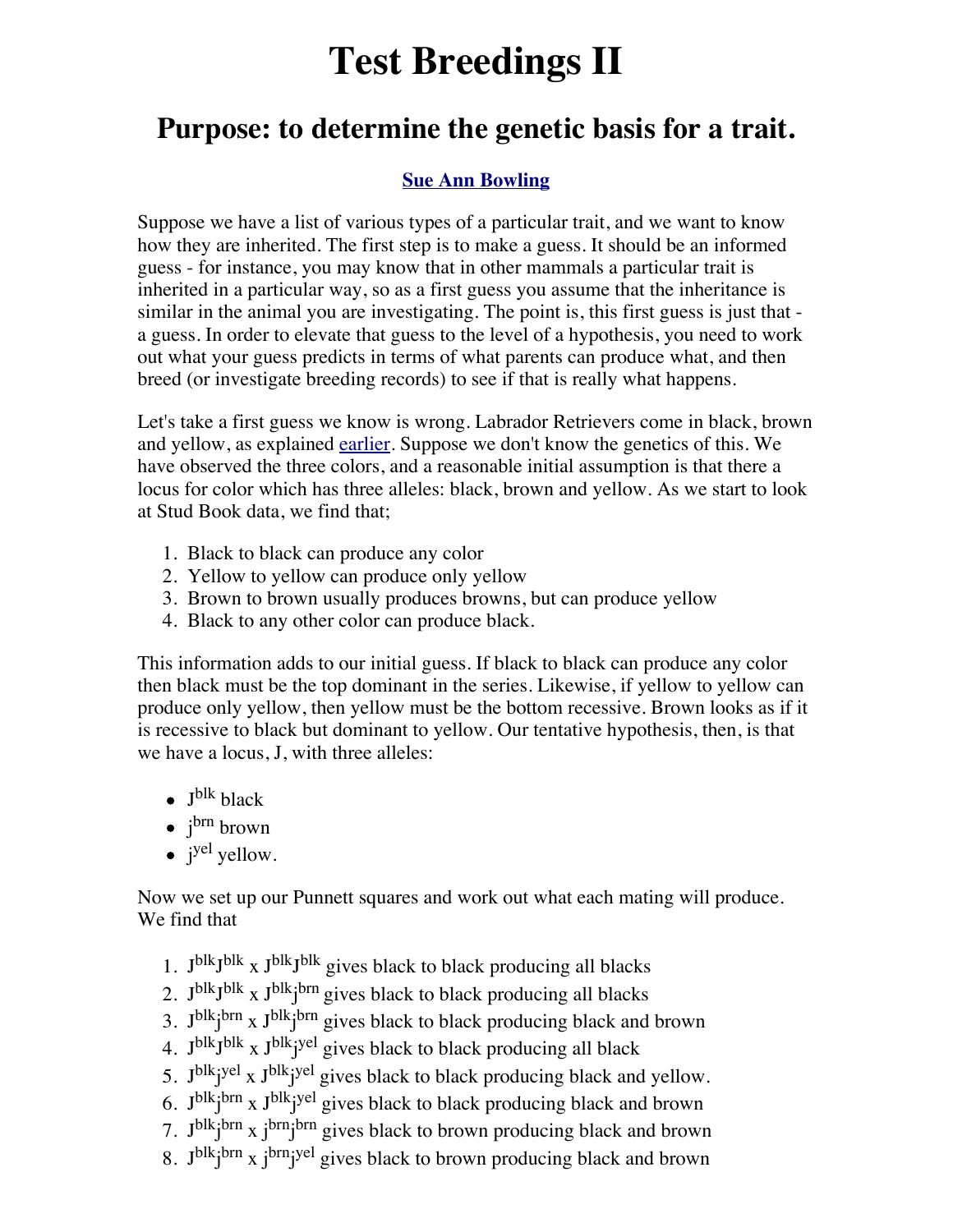- 9. J<sup>blk</sup>j<sup>brn</sup> x j<sup>yel</sup>j<sup>yel</sup> gives black to yellow producing black and brown
- 10. J<sup>blk</sup>j<sup>yel</sup> x j<sup>brn</sup>j<sup>brn</sup> gives black to brown producing black and brown
- 11. J<sup>blk</sup>j<sup>yel</sup> x j<sup>brn</sup>j<sup>yel</sup> gives black to brown producing black, brown and yellow
- 12. j<sup>brn</sup>j<sup>brn</sup> x j<sup>brn</sup>j<sup>brn</sup> gives brown to brown producing all browns
- 13.  $j^{brn}$  j<sup>brn</sup>j<sup>brn</sup> x  $j^{brn}$  j<sup>brn</sup>j<sup>yel</sup> gives brown to brown producing all browns
- 14. j<sup>brn</sup>j<sup>yel</sup> x j<sup>brn</sup>j<sup>yel</sup> gives brown to brown producing brown and yellow
- 15. j<sup>brn</sup>j<sup>yel</sup> x j<sup>yel</sup>j<sup>yel</sup> gives brown to yellow producing brown and yellow
- 16. j<sup>yel</sup>j<sup>yel</sup> x j<sup>yel</sup>j<sup>yel</sup> gives yellow to yellow producing all yellows

The key point is that none of the black to black or black to yellow matings can, on this hypothesis, give us a litter with all three colors represented. Three colors is only possible if black carrying yellow is mated to an animal which is brown carrying yellow. Blacks always have the potential to produce some blacks, but if a brown is produced than the black must carry brown, and there simply isn't room for the yellow allele at the locus, which can hold only two alleles at once. While the individual matings seem to agree with with our incorrect hypothesis, the hypothesis falls down when it is applied to colors within a single litter.

The problem is that while it's fairly easy to go through a stud book and determine what parent color combinations can give a particular puppy color, it is much harder to pull out a whole litter. In the AKC Stud Books it is almost impossible, as the only dogs listed are those who have produced registered litters. The point is that without determining whether the observed distribution of phenotypes within a litter agrees with the hypothesis, the hypothesis is still little more than a guess.

There are two possible test breeding strategies to expose this problem. The first involves looking at as many litters as possible in which one parent is the top dominant (black) and the other is the bottom recessive (yellow). If such a litter includes both browns and yellows, then our one locus - three allele hypothesis cannot be true.

The second case is a variant - identify blacks with one parent yellow or chocolate, so you "know" that the black is J<sup>blk</sup>j<sup>yel</sup> or J<sup>blk</sup>j<sup>brn</sup>, and examine litters to yellow and to brown mates. Again, the presence of all three colors in one litter disproves the hypothesis, but it will take fewer litters in total, as the initial selection of the blacks eliminates those that are pure for black.

Note that in most cases, this means a fair number of breedings. This again is a case where there is no way to prove the hypothesis correct. You may have nine litters with black to yellow producing only yellow or brown (with black in each case) but that doesn't prove the hypothesis is correct. Only a few black to yellow litters may even have the right parental genotypes, and especially if the number of puppies is small, one possible color may be missing by pure chance. As usual with scientific hypotheses, the hypothesis cannot be proven, but it can be disproven.

In this particular case, I knew the thypothesis was incorrect. I have friends who breed Labs, and one bred a black to a black and got all three colors in the litter. It's not considered unusual in Labs. I even used the litter in a genetics Science Forum [article](http://www.gi.alaska.edu/ScienceForum/ASF8/816.html). There are, however, other loci in dogs where the assignment of one or more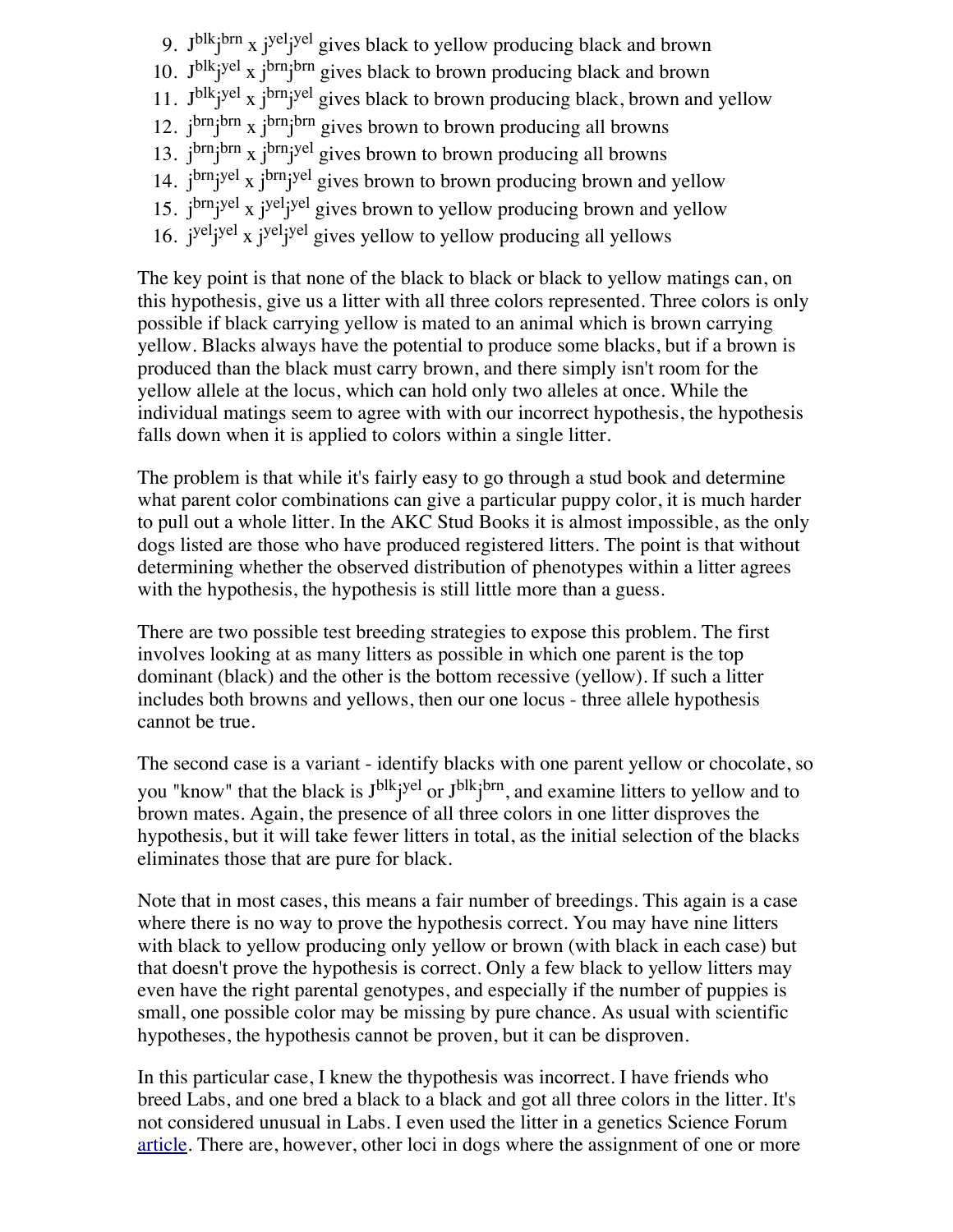genes to the locus is questionable. Probably the most important are the A series and the E series.

Dominant black is a very unlikely top dominant of the A series. This series is known in a number of mammals, and more yellow is almost always dominant over less yellow. The key breeding here would need a breed with dominant black, sable and tan-point. Basenji breedings of this type (black to tan-point) have been reported to include all three colors. The only remaining doubt comes in whether the "reds" from these breedings are sable or ee reds. e is not known to occur in the breed, but without further test breeding of the red offspring, there remains some uncertainty. Still, I am inclined to treat  $A<sup>s</sup>$  at this point as belonging to another locus entirely. This hypothesis agrees with recent DNA work, and in fact dominant black is now assigned to the K locus.

There was another possible problem in the A series, this one involving the recessive black seen in Shelties and German Shepherds. If the recessive black was in the A series, with sable dominant to tan-point which in turn is dominant to recessive black, then it shoud not be possible to get a litter with all three colors from a sable to sable or a sable to recessive black breeding - a sable could be black-factored or tanpoint factored but not both. There was some evidence from Shelties that such three-color litters do occur. This suggests that the presence or absence of tan points in the classic tan-point pattern may depend on a extra locus.

DNA work has now established that Sheltie black is indeed aa, so the three-color litters are now suspected to be (1) cases where the true parents are not those on the registration, (2) misidentification of the colors of one or more pups, or (3) rare mutations. However, the A (agouti) locus is still under study.

E is defined to include E, which allows the agouti series to show through, and e which in double dose makes the dog produce only phaeomelanin in the hair coat, effectively hiding what is present at the A locus. The two other proposed members of the E series,  $E^{br}$  (brindle) and  $E^{ma}$  (masked) are still at the hypothesis stage. Even Little, who is often quoted as the source for putting brindle and mask in this locus, prefaced almost everything he said with "if they are at the same locus." In particular, none of the test matings he carried out really clarified the relationship of e to  $E^{ma}$  or to his proposed  $E^{br}$ . Test breeding is definitely needed at this locus. Some work has been done in greyhounds that suggests that the brindle gene might be at the same locus (called "K" by the researcher) with dominant black, but this was preliminary at the time this website was first put together. The hypthesisthat both brindle and dominant black are at the K locus has since been shown to agree with DNA studies.

[Genetics index page](http://bowlingsite.mcf.com/Genetics/Genetics.html)

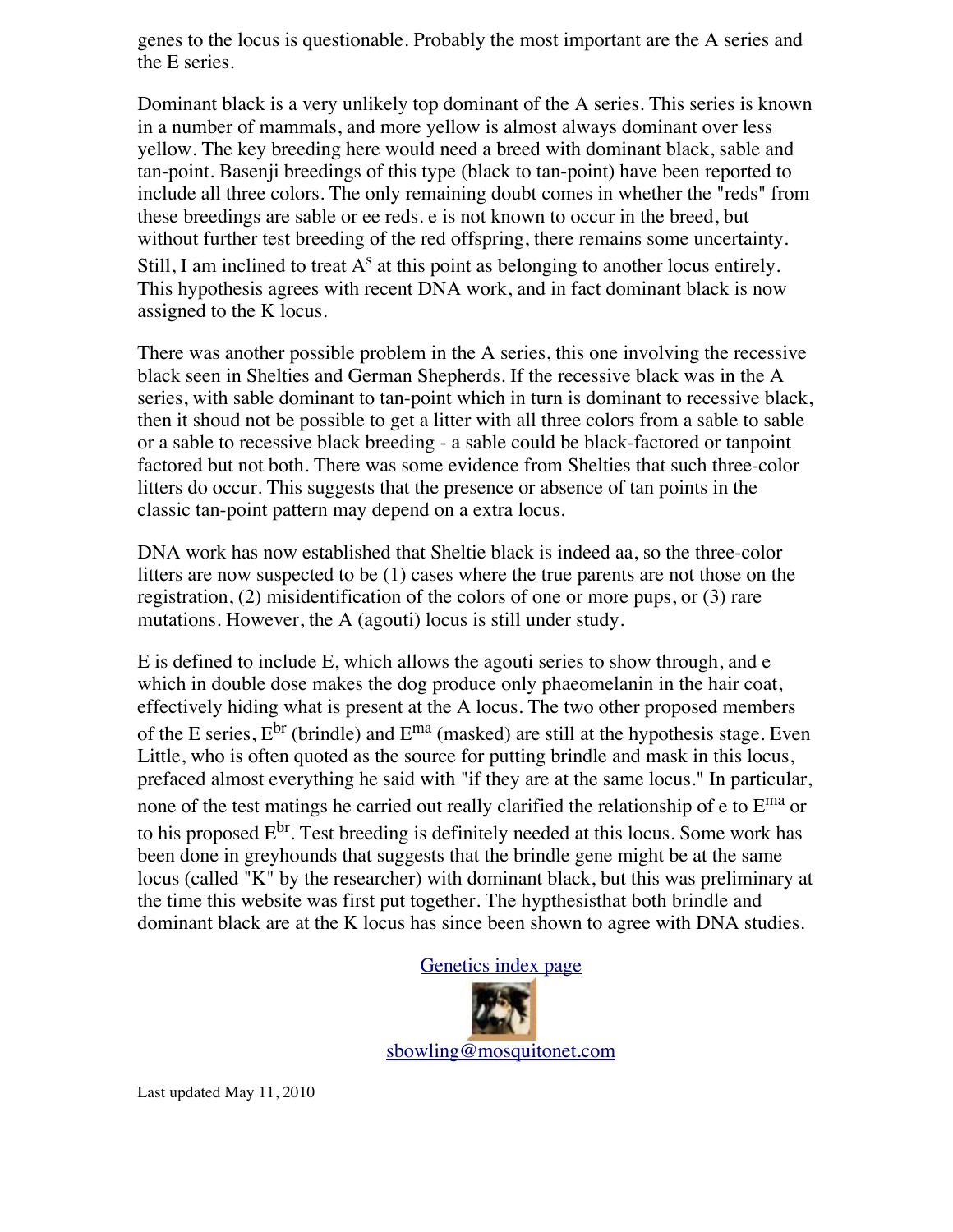# **Population Genetics I: Random breeding**

### **[Sue Ann Bowling](http://www.sueannbowling.com/)**

Ordinary genetics looks at how one selects breeding stock to produce the best possible offspring. Population genetics looks at the statistical distribution of genes in a particular breeding population, such as a breed of dog, and how different kinds of selection can affect that gene distribution. (Increasingly, population genetics also involves looking at the relationship between species by using gene sequencing as a tool.) You can think of ordinary genetics as predicting the phenotypic makup of the next generation, while population genetics predicts the genetic makeup of the breed as a whole, often several generations away.

This article is based on the assumption that the population is random breeding - an animal is equally likely to mate with any other animal in the population. This is obviously not really true - a dog in California is much more likely to mate with another California dog than with one in New York, a Great Dane is more likely to mate with another Great Dane than with a Papillion, and many breeders of domesticated animals practice deliberate breeding to relatively close relatives. We'll look at possible effects of this later on (if I get around to it). Random breeding with selection based on a single gene is the simplest case, with which other possibilities can be compared.

Unfortunately, I'll have to use a little algebra to do this. I promise I'll try to explain the results in non-mathematical terms.

We need to start by defining a few things.

A gene pool refers to the sum total of genes (and how many of each combination) found in a breeding population. The breeding population may be a single kennel that changes its gene pool every time it breeds to an outside dog, in which case the gene pool can be considered leaky, or at the other extreme may be all of the animals within a pure breed. One can speak of the gene pool of an entire species, but it is simply not true that any member of the species can mate with any other member with equal probabilty. There are species with continuous ranges where a particular gene is very rare at one end of the range and very common at the other any member of the species can mate with any other, but by far the most likely matings are of relatively near neighbors.

We will deal with a single autosomal locus (no sex-linked genes) with a single pair of alleles, which we will call K and k. Our breeding population is made of of three different types of animals:

KK, which are genetic clears. We will call the fraction of clears in the population n, for normal.

Kk, which are carriers, meaning that they can produce affected animals. We will call the fraction of carriers in the population c, for carrier.

kk, which we will call affected, meaning that they show the effect of the k gene in double dose. We will call the fraction of affecteds in the population a, for affecteds.

Note that  $n + c + a = 1 = 100\%$ , as every animal in the population is one of the three states.

Note also that "affected" can mean something as innocuous as brown rather than black pigment or something as serious as blindness, bleeding disorders or even prenatal death. I am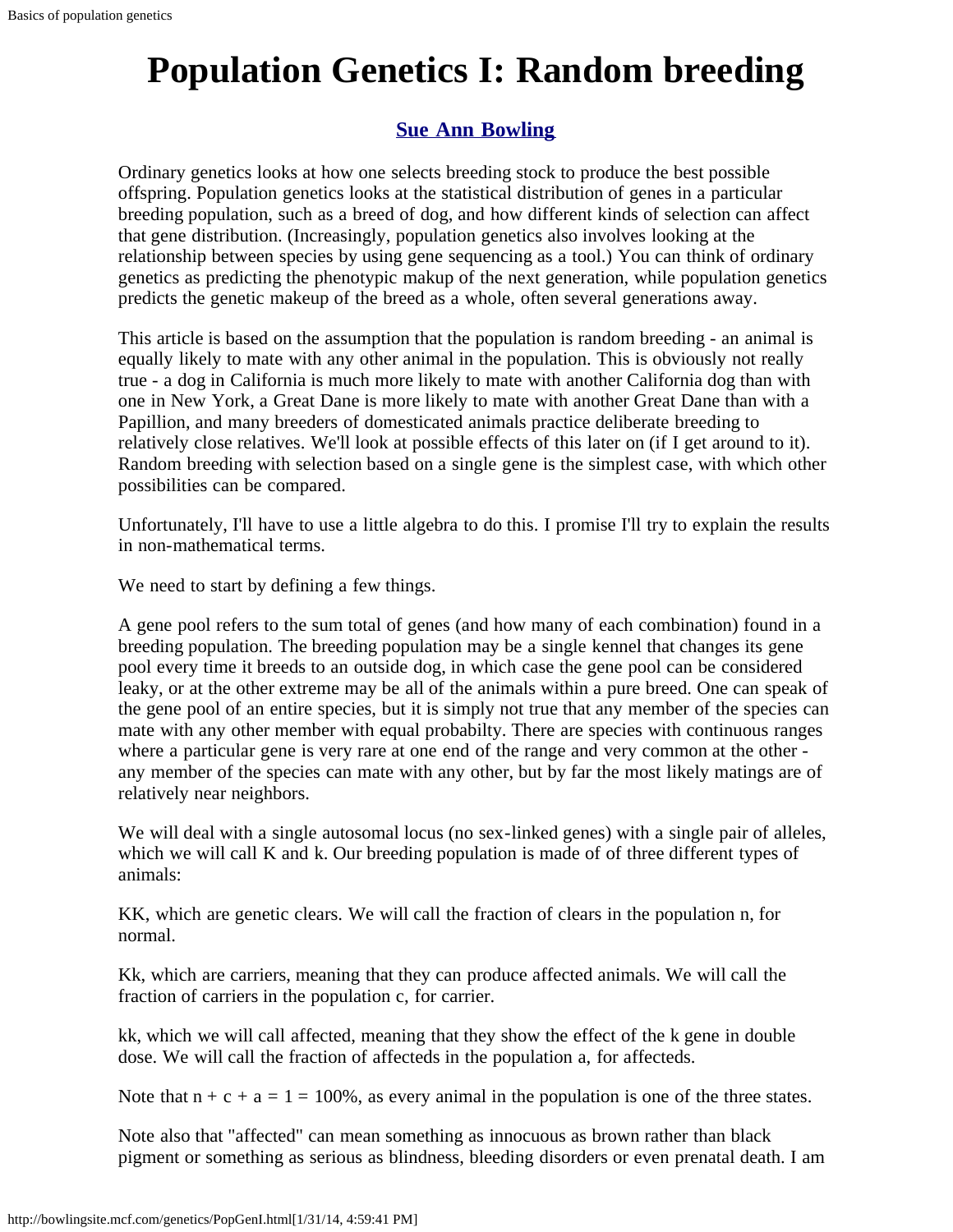also making no stipulation at this point as to whether the Kk state can be distinguished from KK. There are a rapidly increasing number of cases in which Kk, once distinguisable from KK only by imperfect breeding tests, can now be identified by genetic testing.

A gene frequency refers to the fraction of the genes in the breeding population that is of a particular type. The gene frequencies of all of the different alleles at a locus must add up to 100%, or 1. We are dealing with a two-allele locus (K and k) so we will define f as the frequency of the k allele and (1-f) as the frequency of the K allele. How does this relate to our clear-carrier-affected numbers?

Each dog has two genes. A fraction n is normal, and has two K genes. They contribute nothing to f. A fraction c are carriers, with one half of their genetic makeup k; they contribute  $c/2$  to f. Finally, the affecteds contribute a to f. This gives

$$
f=c/2+\,a.
$$

As a general rule, we do not know the value of c, as not all carriers are identified. But if we assume random breeding, the probabilities of the nine types of breedings possible (normal male to normal female, normal male to carrier female, normal male to affected female, carrier male to normal female, carrier male to carrier female, carrier male to affected female, affected male to normal female, affected male to carrier female, and affected male to affected female) can be calculated if we know c, a and n. specifically, we get these fractions:

- 1. Normal to normal:  $n \times n$ .
- 2. Carrier to carrier: c x c.
- 3. Affected to affected a x a
- 4. Normal to carrier (combining the cases where the male or female is the carrier): 2 x n x c
- 5. Normal to affected: 2 x n x a.
- 6. Carrier to affected: 2 x c x a.

We also know the expected results of each kind of breeding:

- 1. Normal to normal all normal.
- 2. Carrier to carrier 25% normal, 50% carrier, 25% affected.
- 3. Affected to affected all affected.
- 4. Normal to carrier 50% normal, 50% carrier.
- 5. Normal to affected all carrier.
- 6. Carrier to affected 50% carrier, 50% affected.

If we multiply the types of offspring by the fraction of the breedings in each category, and then group the offspring by their genetic makeup, we get some surprisingly simple numbers:

- 1. n (fraction of normals) =  $(1-f)$  x  $(1-f)$
- 2. c (fraction of carriers) =  $2 \times f \times (1-f)$
- 3. a (fraction of affecteds) =  $f \times f$ .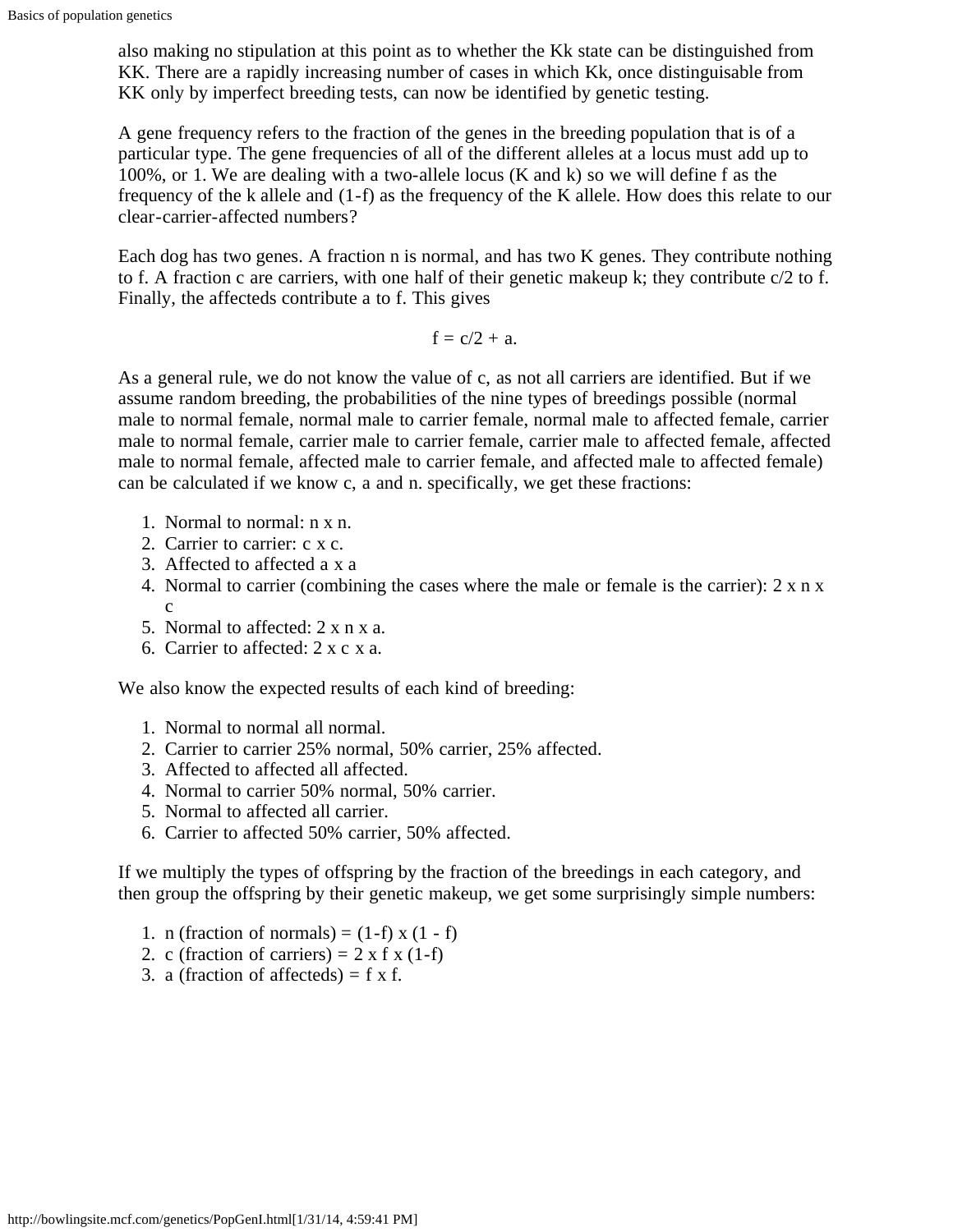

Figure 1. Percents of normal, carrier and affected individuals for a random-breeding population with a given gene frequency.

### If we recalculate f from these values of n, c and a, it will be the same as the f we started with. **Completely random breeding without selection does not change gene frequencies, unless the breeding population is so small that the assumption of a predictable distribution of types within litters of the same type or types of matings within a gene pool breaks down**.

Until now we have assumed that there is no differential breeding based on whether the animal is a normal, a carrier, or an affected. Now let us assume that the kk genotype is undesirable. It does not matter whether the kk animal is a color the breeder does not like or has a lethal defect that results in its death before it reaches breeding age. For breeding purposes it is a lethal gene, i.e., all kk (affected) animals are removed from the breeding pool in each generation. For the moment we will also assume that Kk (carriers) cannot be distinguished from KK (normals.) What does this do to the frequency of the gene? (If you can't stand algebra an want to go straight to [Figure 2](#page-25-0) you can.)

We will use subscripts (numbers below and to the right of the symbol) to indicate the generation. Thus  $f_0$  is the gene frequency in our starting generation,  $f_1$  is the is the gene frequency in the first generation after all affected animals in the initial generation are removed,  $f_2$  is the gene frequency in the next generation after the affecteds are removed, and so on. For illustrative purposes, suppose that  $f_0$  is so large that the population is effectively made up only of affecteds and carriers. After all of the affecteds are removed, however, the remaining gene pool is made up almost entirely of carriers, which by definition have a gene frequency of 50%. When these dogs are interbred, they produce 25% genetic normals, 50% carriers, and 25% affecteds, which again are discarded from the breeding pool. Our new gene pool is 2/3 carriers (f=50%) and 1/3 normals (f = 0), so  $f<sub>2</sub> = 1/3$ . Breeding these dogs gives 1/9 affecteds, and when these are removed we have a population with equal numbers of carriers and normals, for a gene frequency of 1/4. Note that while selection solely by removing affecteds is very fast if the original percent of affecteds is high, the continued reduction after the 4th or 5th generaltion is slow.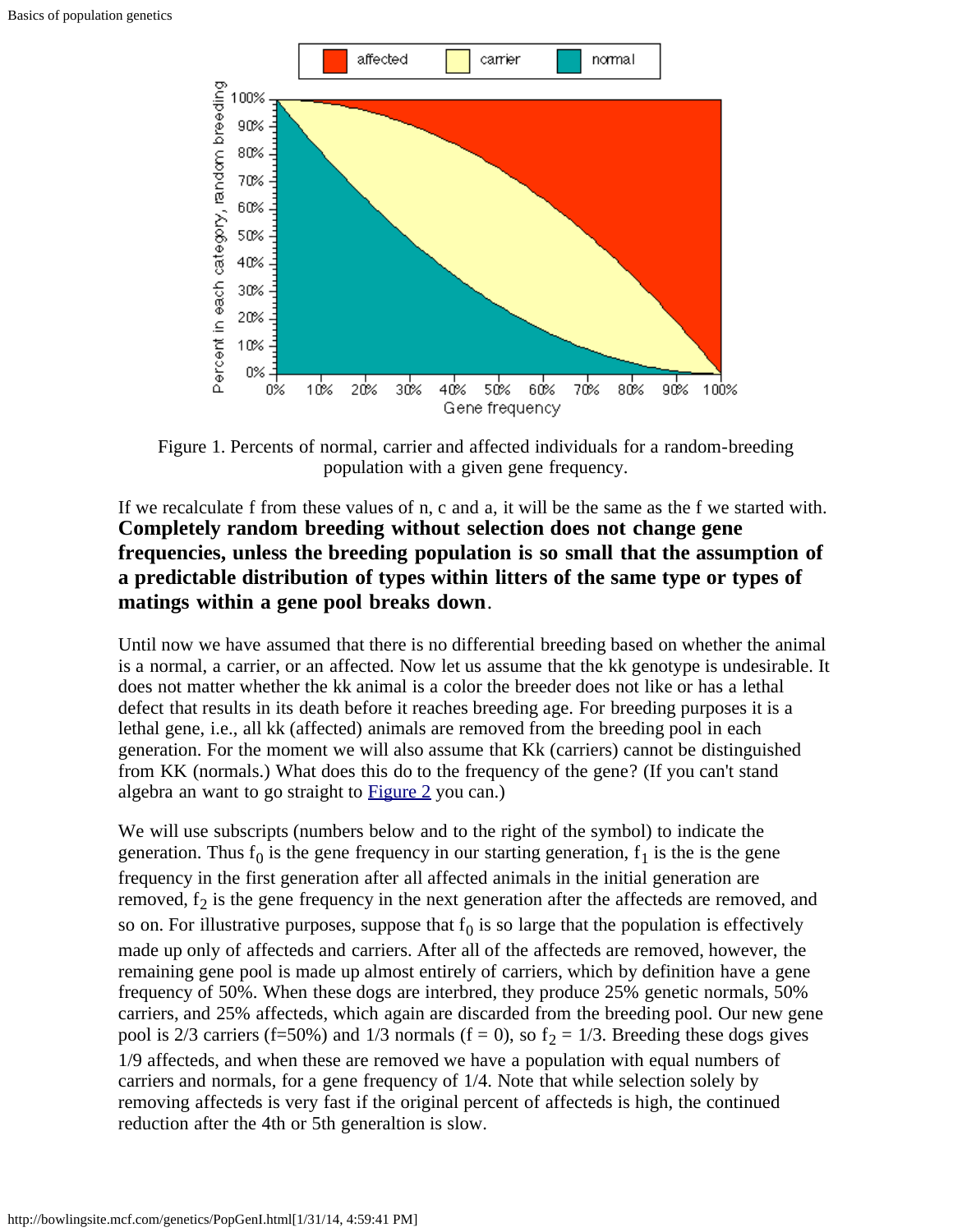

<span id="page-25-0"></span>Percent of normals, carriers and affected in each generation of a program of removing all affected animals, assuming affected condition is autosomal recessive. It doesn't show on the graph, but generation 20 would still have a quarter of a percent - one puppy in 400 - affected.

Can anything be done beyond this? Yes, provided the mode of inheritance (autosomal recessive) is known. Assume at first the carrier state cannot be distinguished from the affected state, i.e, that Kk cannot be distinguished from KK except through breeding results. (This has historically been the case with most recessive problems.) Use the breeding results to identify the carriers, and limit (not necessarily avoid at this stage) the breeding of carriers. In other words, if an animal produces affected offspring, it is a carrier and should be bred again only if it has other traits that are truly outstanding and hard to get. Full siblings of an affected animal have two chances in three of being carriers, and one in three of being normal, and these animals are less likely than the parent to produce the problem. Removing animals from the breeding pool that have produced affected animals is the next step in lowering the gene frequency.

Between test breeding and DNA sequencing, the number of conditions in which the carrier state can be unambiguously identified is increasing rapidly, and the obvious answer is not to breed carriers. However, I hesitate to recommend any breeding strategy which would remove over 10% of the gene pool due to a single gene. This could easily happen if the carrier state is identified, and has resulted in health problems in the past when the few genetic clears for one problem turned out to carry a different problem. However, there are a couple of intermediate strategies which will lower the gene frequency to the point that carriers can be eliminated safely, while at the same time minimizing the number of affecteds produced.

First, breed carriers only to tested normals. This will eliminate the production of affected offspring, but it does nothing in itself to reduce the gene frequency of the unwanted gene.

Second, treat carrier status as a fairly serious fault. The idea is to reduce the use of carriers while not eliminating them entirely until the carrier frequency drops below 5 to 10%. The figure below is based on how the carrier frequency would change with time if various percents of the carrier-normal breedings that would take place on a random basis were not made.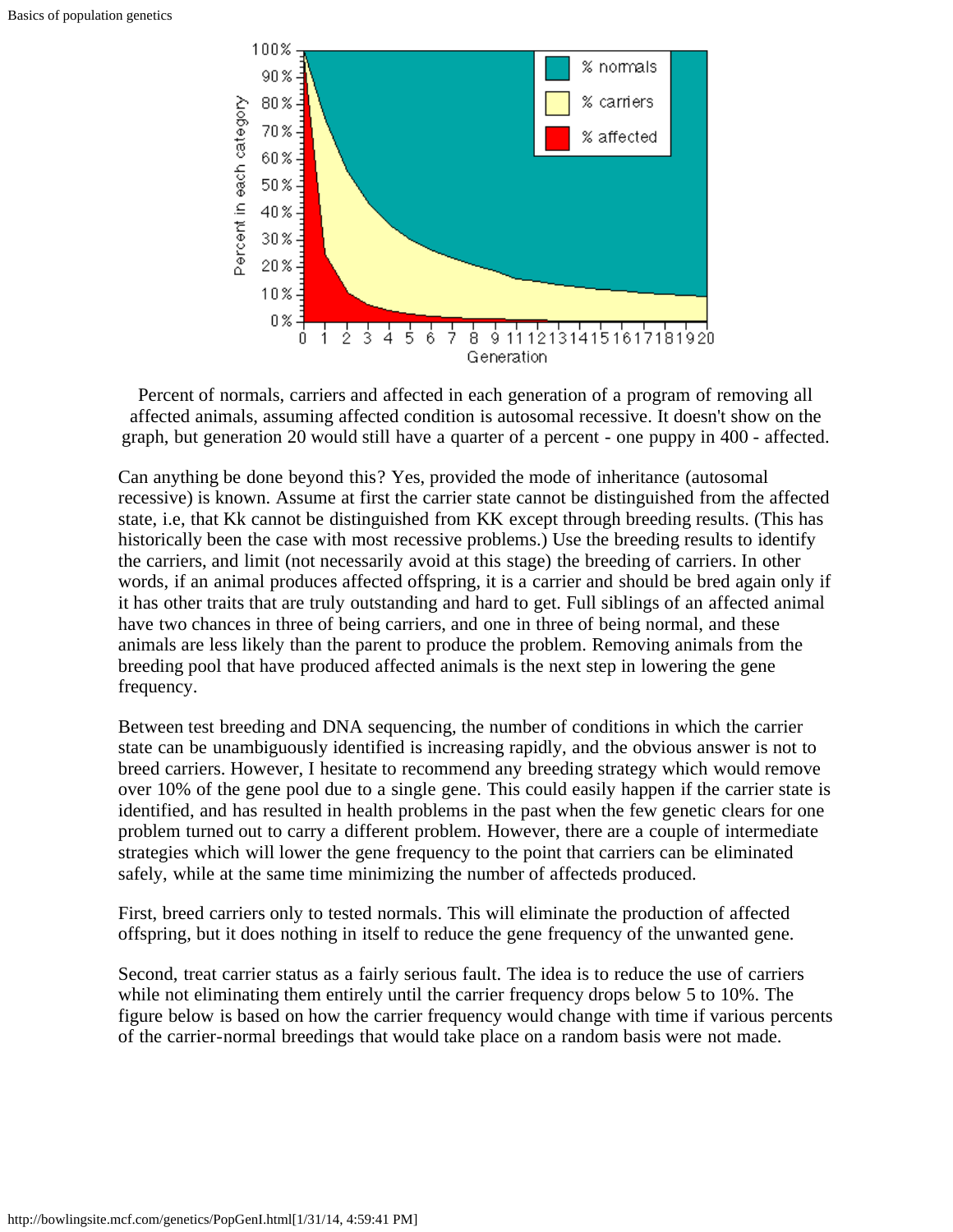All Selections based on no affecteds bred, no carrier to carrier matings. Selection 1: carriers allowed to produce at 90% of general breed rate. Selection 2: carriers allowed to reproduce at 50% of breed rate; Selection 3: carriers reproduce at 10% of breed average rate.



The point of this figure is not to select heavily against carriers, as that will result in too much loss in genetic diversity if the carrier frequency is high. Rather, it is that not making carrier to carrier breedings, while cutting down on the total number of offspring produced by carriers, is an effective means both of eliminating the production of affected animals and of reducing the gene frequency in the population. The type and severity of selection used at any given point in time should depend on both the gene frequency and the severity of the problem.

Note that the figures all relate to a population that starts with 50% gene frequency. In practice this means that even the mildest selection, that of removing affecteds, will start out by removing more than 10% of the breeding population due to a single gene. In cases where the breeding pool has a high incidence of affecteds, a different kind of selection becomes important - aimed not so much as reducing the number of affected and carrier animals as of [increasing the frequency of the normal gene.](http://bowlingsite.mcf.com/genetics/PopGenII.html) Only after the gene frequency of k has been reduced by these earlier steps can the stonger selection suggested here be applied.



Last modified April 7, 2010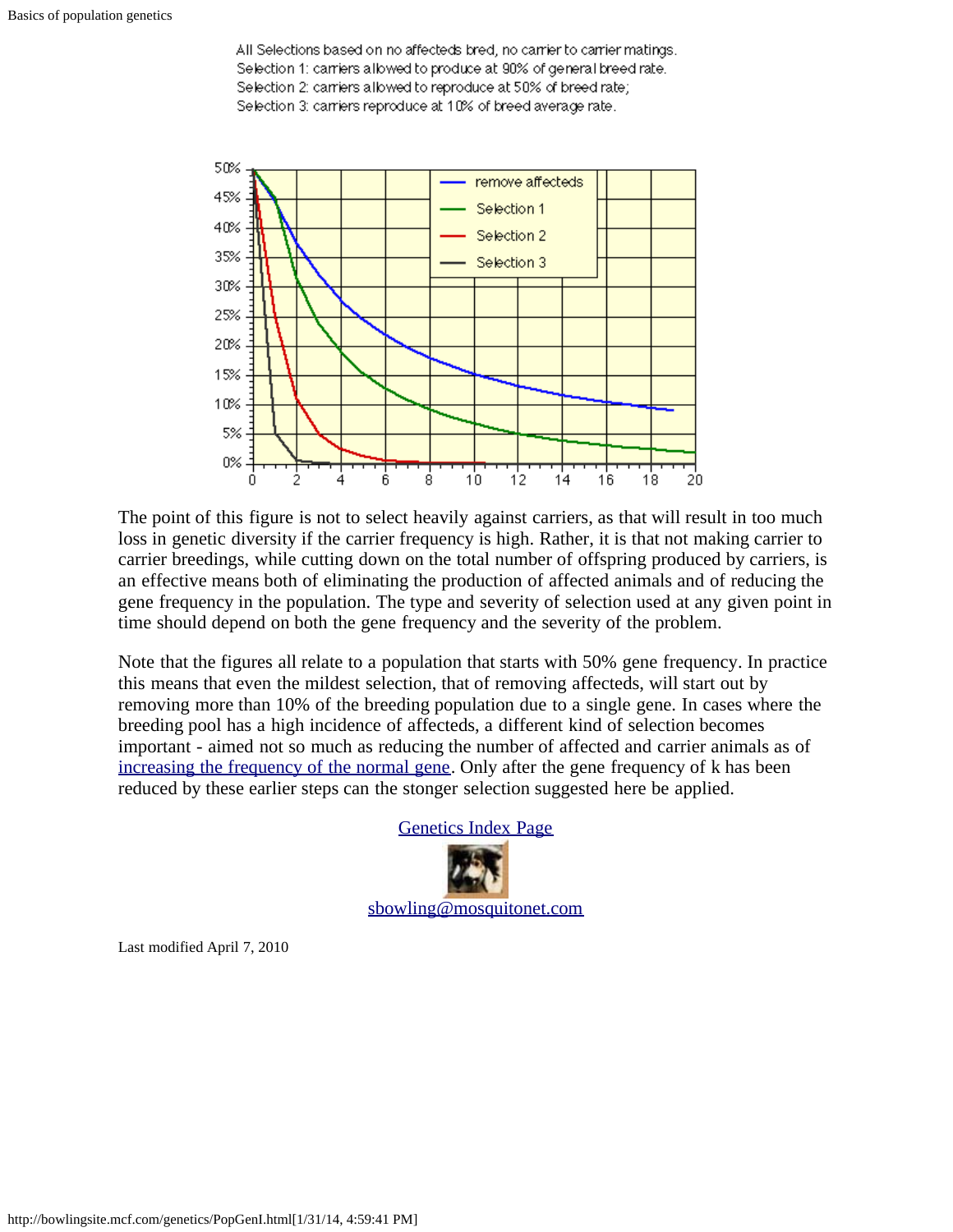# **Population Genetics II: Reducing High Gene Frequencies**

### **[Sue Ann Bowling](http://www.sueannbowling.com/)**

Suppose you have an undesirable recessive gene that is affecting most of a population. This gene is clearly not lethal in the normal sense, as there is no way that a naturally lethal gene can exceed a gene frequency of 50% (every animal in the breed a carrier, and that is unlikely unless there is strong selection against both homozygotes.) But it can easily be a gene which affects health (e.g., deafness, blindness, bleeding tendencies, metabolic disorders) but does not appear obvious to the eye of the breeder without tests. It is possible for such an undesirable recessive to affect an entire breed; and once this happens it is not possible to eliminate the condition without crossing to another breed. For breeds which have not quite reached this 100% frequency, then, it is of extreme importance to preserve the normal gene.

Suppose we start with a breed gene frequency of 95%. We will again assume random breeding, modified only by the breeding strategy of the breeders. With a 95% gene frequency, we would expect 90.25% affected, 0.25% genetic clears, and about 9.5% carriers, for an unaffected rate of slightly less than 10%. (In practice, some breeders will normally have been testing and removing carriers, so the fractions of affecteds and clears will increase at the expense of carriers.) We assume that in any generation we want to remove no more than 10% of the gene pool due to this single gene. The exact value of 10% can be argued - it should depend on the severity of the unwanted gene - but removing much more than 10% in a single generation due to a single gene can have dangerous effects on the overall genetic diversity of the breed.

In the first few generations, you forget about selection *against* the undesirable gene and concentrate - hard - on selection *for* the normal gene. In effect, unaffected status - be it carrier or simply non-affected - is treated as an extremely positive virtue and bred for. Almost all unaffected dogs should be bred, and they should be bred to the best mates available. This means that owners of top quality dogs must be willing to mate them to bitches which are of poor quality by show standards if these bitches are non-affected. Affected, poor-quality offspring of such matings can and should be removed from the breeding pool; non-affected offspring, like their non-affected parent, should be kept in the gene pool. A more difficult goal is to get owners of top quality bitches to mate them at least once in their lives to the best non-affected male available. The goal at this point is to increase the number of carriers at the expense of affecteds. Unfortunately the show ring provides no reward for this kind of longrange thinking.

How fast will this have an effect? It depends on how strong the selection for nonaffecteds is, and how rare non-affecteds are to start with.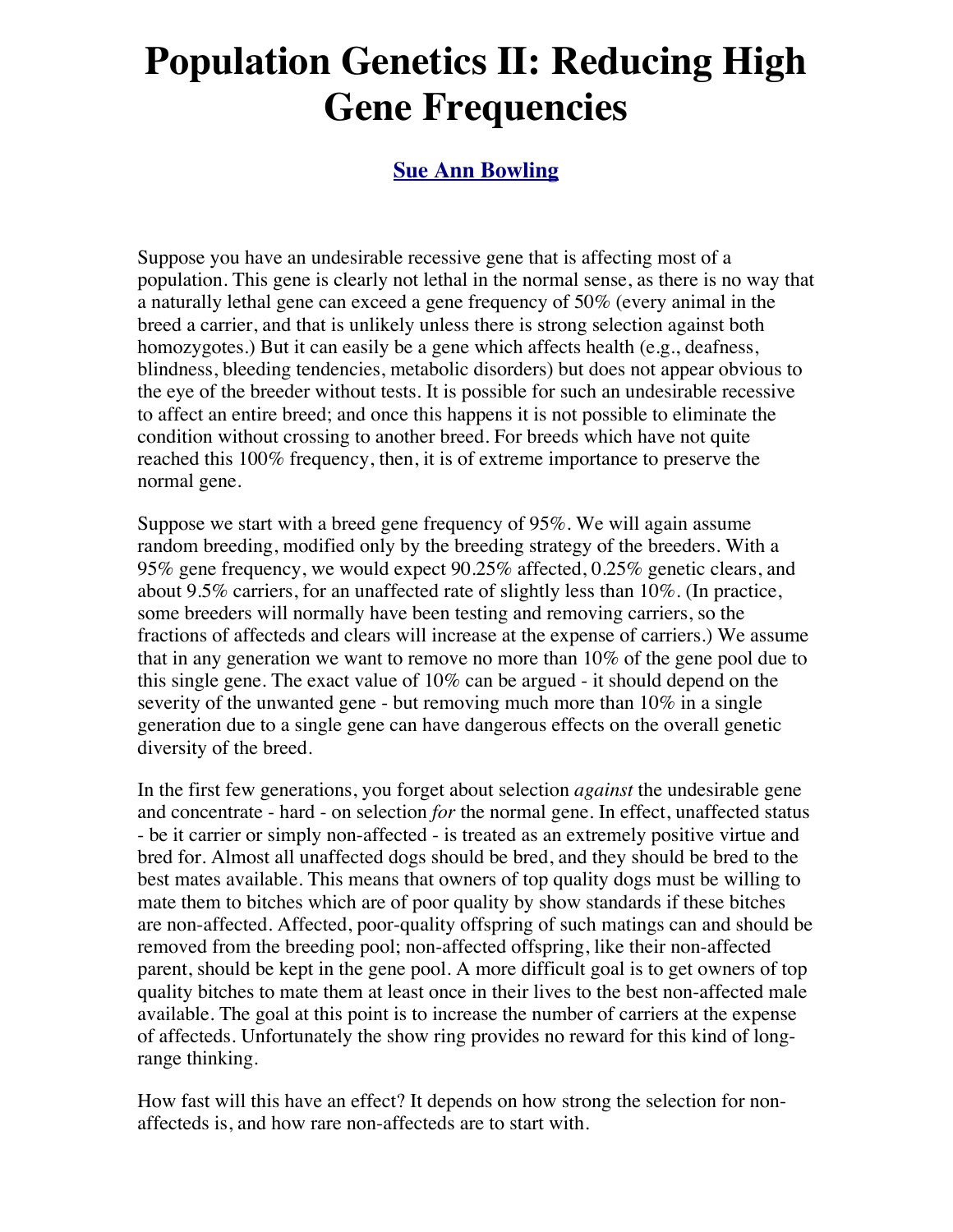It is clear, however, that it will take some time to get a reasonable spread of K genes in the breed (remember most of the breed starts out kk) especially if we want those K genes to come from as wide a range of individuals as possible. Note that at this time we are distinguishing only between affected (kk) and non-affected Kk and KK) individuals. To a first approximation, the percent of affected individuals is the square of the gene frequency. (This is exact only for random breeding.) The gene frequency is then the square root of the percent of affected individuals in the breed. This is an easy calculation on a \$10 pocket calculator - punch in the fraction of affecteds as a decimal (e.g.,  $70\%$  is put in as 0.70) and hit the square root key. (In this case the gene frequency is about  $0.84 = 84\%$  - the gene frequency will always be greater than the percent of affecteds.)

By the time the gene frequency has dropped to around 80% (64% affecteds) some mild selection against affecteds should be added to the mix. Affected to affected breedings should be looked on with an increasingly critical eye - not actually banned yet, but limited. Affected dogs (both sexes) without any great virtues to offer should be removed from the gene pool.

As the gene frequency continues to drop, the selection against affecteds should grow stronger. Actual removal of all affecteds should wait until the observed frequency of affecteds drops below the critical value of 10% (gene frequency about 32%), but affected to affected breedings should be eliminated and non-affected to non-affected breedings encouraged as far as possible. At this stage it is premature to worry about carriers, but an affected dog should have really great virtues to offer if it is kept in the breeding pool. Once the gene frequency drops below about 30%, it is safe to start removing all affected individuals from the breeding pool. By this time, 90% of the animals in the breed will be non-affected, and there should be no problem in finding good non-affected mates.

Until now, we have assumed that we cannot differentiate KK from Kk - both are simply non-affected. In most cases, however, there are ways of identifying carriers. The simplest is simply to continue to test for the condition, and pay attention to normal breeding results. If a breeding produces any affected individuals, both parents are carriers and non-affected littermates have 2 chances out of three of being carriers. One in three of the littermates, however, are genotypic normals. Thus the littermates of affected pups, if of exceptional type otherwise, should be tested for carrier status. If such an animal tests as a genetic normal, it cannot pass on the gene for the problem, even though a littermate was affected.

Testing for carrier status beyond what comes out of normal breeding has changed sharply in the last few years. The [old method](http://bowlingsite.mcf.com/Genetics/Test1.html) (still needed for some genes) is to breed the questionable dog to an affected one. Some affecteds will still be produced at this stage, and some should be retained for test breeding if that is necessary. This type of test breeding, however, has considerable uncertainty and required several known carrier offspring to be produced (around 10) before a dog could be pronounced to be a non-carrier with a reasonably high degree of confidence. In fact, a dog could never be proven to be a non-carrier; it could only be demonstrated that he could not be proved to be a carrier.

Increasingly, gene sequencing is offering an alternative in determining carrier status. This has great advantages over test breeding: no carriers or affected dogs need be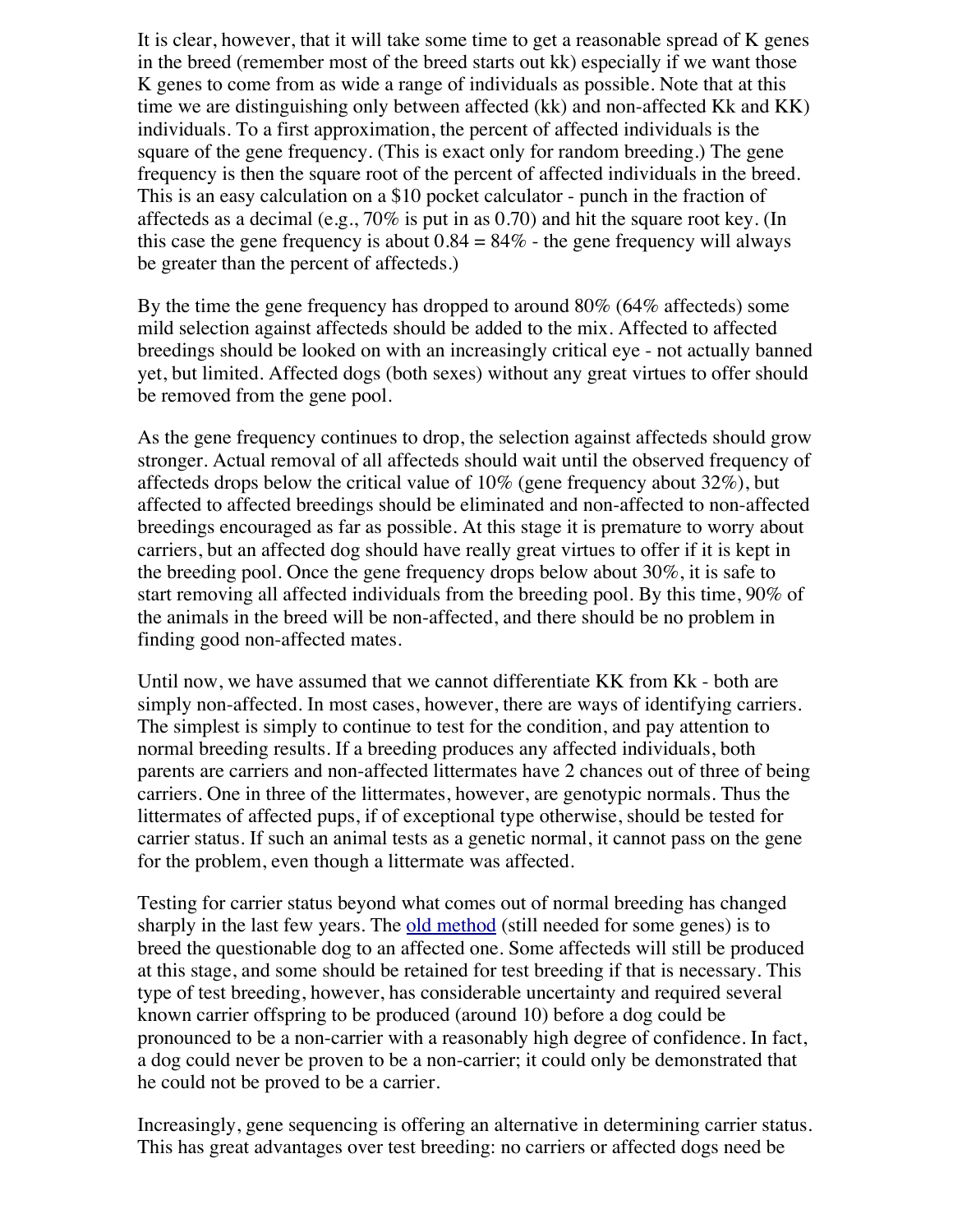produced to determine the status of the dog, and the production of affected individuals can be entirely avoided if the carrier status of all individuals in the breeding population is known. It does produce problems as well: the temptation is to say that no carriers should be bred right from the start, when a large number of dogs, could be removed due to a single gene. Suppose that the test becomes available when the fraction of affected individuals in the breed is on the order of 4%. This corresponds to a gene frequency of 20% and a carrier frequency of 32%. Even with an affected frequency of 1% we can expect a carrier frequency of 18%. Yet we do not want to elminate more than 10% of the breed due to this single gene. How do we prodeed?

We can avoid producing affecteds by breeding carriers only to dogs genetically tested as non-carriers - genetic normals. This in itself, however, does nothing to reduce the gene frequency. For the best benefit of the breed as a whole, the avoidance of carrier to carrier matings should be accompanied by some selection against carriers, but not by actual elimination of carriers from the gene pool when such elimination would lead to too rapid a restriction of the gene pool A limitation on the number of litters produced by carriers would be appropriate, as would removal of those carriers whose virtues could be found in non-carriers. [Figure 3](http://bowlingsite.mcf.com/Genetics/PopGenI.html#Fig3) in part I of this series shows how rapidly selection will reduce the gene frequency using this strategy. Probably the initial approach would be to allow carriers to reproduce at around 90% of their expected rate, then reduce the reproductive rate with each generation until the carriers make up less than 10% of the population. At that point the remaining carriers could be removed from the breeding pool.

How long should testing continue? Certainly as long as occasional affecteds are being produced. More practically, offspring from normal to normal breedings should all be normal. Until the test is throroughly established, breeding stock from normal to normal breedings should still be checked, but carrier status for these dogs is not expected. Once the test is fully validated, all pups from matings involving a carrier as a parent should be tested. Once all carriers are removed, in theory no more testing is needed - but to catch any new mutations, it is still a good idea to check widely used animals - any dog bred to produce more than two litters a year, I would say. Also all relatives of any affected pups that show up after the gene is apparently eradicated.



Last updated April 7, 2010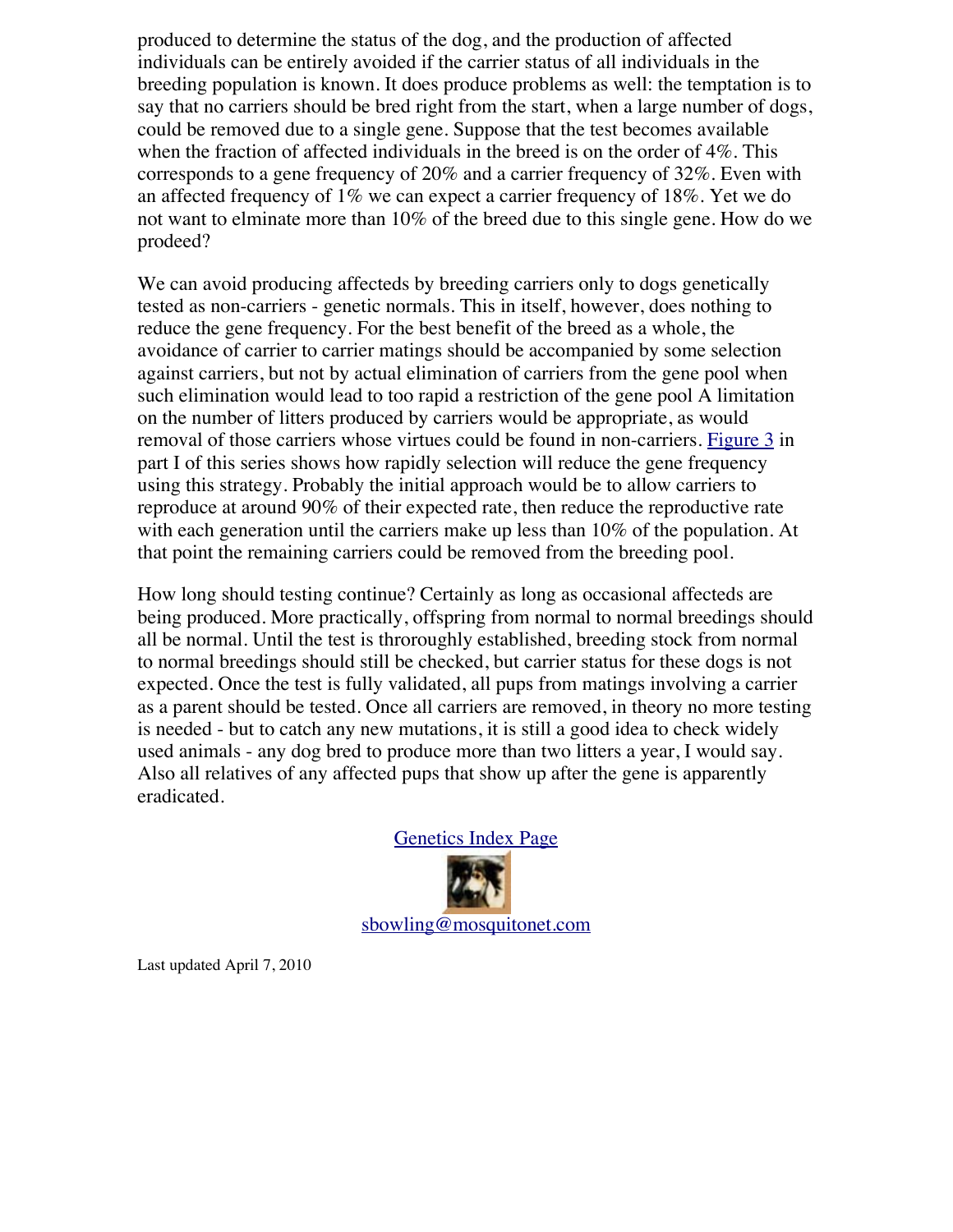# **Inbreeding and linebreeding**

What are inbreeding and linebreeding, and what effect do they have?

In genetic terminology, inbreeding is the breeding of two animals who are related to each other. In its opposite, outcrossing, the two parents are totally unrelated. Since all pure breeds of animal trace back to a relatively limited number of foundation dogs, all pure breeding is by this definition inbreeding, although the term is not generally used to refer to matings where a common ancestor does not occur behind sire and dam in a four or five generation pedigree.

Breeders of purebred livestock have introduced a term, linebreeding, to cover the milder forms of inbreeding. Exactly what the difference is between linebreeding and inbreeding tends to be defined differently for each species and often for each breed within the species. On this definition, inbreeding at its most restrictive applies to what would be considered unquestioned incest in human beings - parent to offspring or a mating between full siblings. Uncle-niece, aunt-nephew, half sibling matings, and first cousin matings are called inbreeding by some people and linebreeding by others.

What does inbreeding (in the genetic sense) do? Basically, it increase the probability that the two copies of any given gene will be identical and derived from the same ancestor. Technically, the animal is homozygous for that gene. The heterozygous animal has some differences in the two copies of the gene Remember that each animal (or plant, for that matter) has two copies of any given gene (two alleles at each locus, if you want to get technical), one derived from the father and one from the mother. If the father and mother are related, there is a chance that the two genes in the offspring are both identical copies contributed by the common ancestor. This is neither good nor bad in itself. Consider, for instance, the gene for PRA (progressive retinal atrophy), which causes progressive blindness. Carriers have normal vision, but if one is mated to another carrier, one in four of the puppies will have PRA and go blind. Inbreeding will increase both the number of affected dogs (bad) and the number of genetically normal dogs (good) at the expense of carriers. Inbreeding can thus bring these undesirable recessive genes to the surface, where they can be removed from the breeding pool.

Unfortunately, we cannot breed animals based on a single gene - the genes come as a package. We may inbreed and rigorously remove pups with PRA or even their parents and littermates from the breeding pool. But remember inbreeding tends to make all genes more homozygous. In at least one breed, an effort to remove the PRA-causing gene resulted in the surfacing of a completely different and previously unsuspected health problem. It is easier and faster to lose genes (sometimes very desirable genes) from the breeding pool when inbreeding is practiced than when a more open breeding system is used. In other words, inbreeding will tend to produce more nearly homozygous animals, but generally some of the homozygous pairs will be "good" and others will be "bad".

Furthermore, there may be genes where heterozygosity is an advantage. There are several variant hemoglobin types in human beings, for instance, where one homozygote suffers from some type of illness, the other homozygote is vulnerable to malaria, and the heterozygote is generally malaria-resistant with little or no negative health impacts from a single copy of the non-standard hemoglobin gene. A more widespread case is the so-called major histocompatibility complex (MHC), a group of genes where heterozygosity seems to improve disease resistance.

Is there a way of measuring inbreeding? Wright developed what is called the inbreeding coefficient. This is related to the probability that both copies of any given gene are derived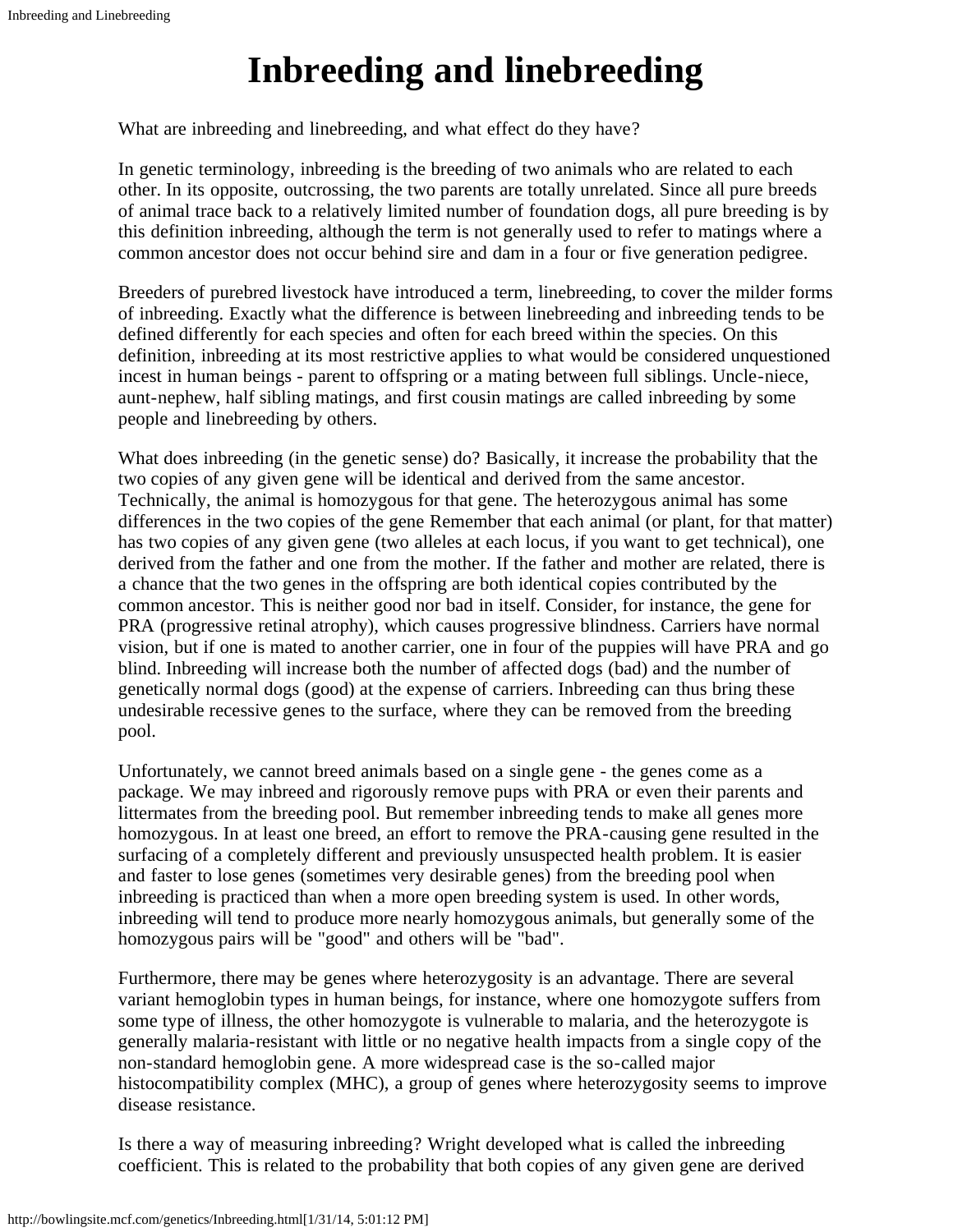from the same ancestor. A cold outcross (in dogs, probably a first-generation cross between two purebreds of different, unrelated breeds would be the best approximation) would have an inbreeding coefficient of 0. Note that this dog would not be heterozygous at every locus. There are genes shared with every multicellular organism, genes shared with all animals, genes shared with all animals with backbones, genes shared with all four-limbed animals (including most fish and all amphibians, reptiles, birds and mammals) and with all mammals. Although the DNA might differ slightly, the proteins produced would be functionally the same. Further, the chances are that our dogs with inbreeding coefficient  $= 0$  would still be homozygous for some genes shared by all dogs. The inbreeding coefficient thus specifically refers to those genes that are variable (more than one possible form) in the species and even the breed being considered.

An inbreeding coefficient of 1 (rare in mammals) would result if the only matings practiced over many generations were between full brother and full sister.



Generations, counting initial outcrossed parent generation as 0

The figure shows how the inbreeding coefficient chages with generations of brother-sister matings. As a general rule, this type of mating in domestic animals cannot be kept up beyond 8-10 generations, as by that time the rate of breeding success is very low. However, the rare survivors may go on to found genetically uniform populations.

This has been done in laboratory rodents, producing inbred strains of mice and rats so similar genetically that they easily tolerate skin or organ grafts from other animals from the same inbred strain. However, the process of inbreeding used to create these strains generally results in loss of fertility (first seen in these mammals as a reduction in litter size) which actually kills off the majority of the strains between 8 and 12 generations of this extent of inbreeding. A handful of the initial strains survive this bottleneck, and these are the inbred laboratory strains. However, very little selection other than for viability and fertility is possible during this process. You wind up with animals homozygous for a more or less random selection of whatever genes happened to be in the strains that survived, all of which derive from the parents of the initial pair.

Note that two very inbred parents can produce offspring that have very low inbreeding coefficients if the inbred parents do not have ancestors in common. This, however, assumes that mates are available who are not strongly inbred on a common ancestor. If the parents are related to each other, their own inbreeding coefficients will indeed increase the inbreeding coefficients of their offspring. The critical factor is the coefficient of kinship, which is the inbreeding coefficient of a hypothetical offspring of the two individuals.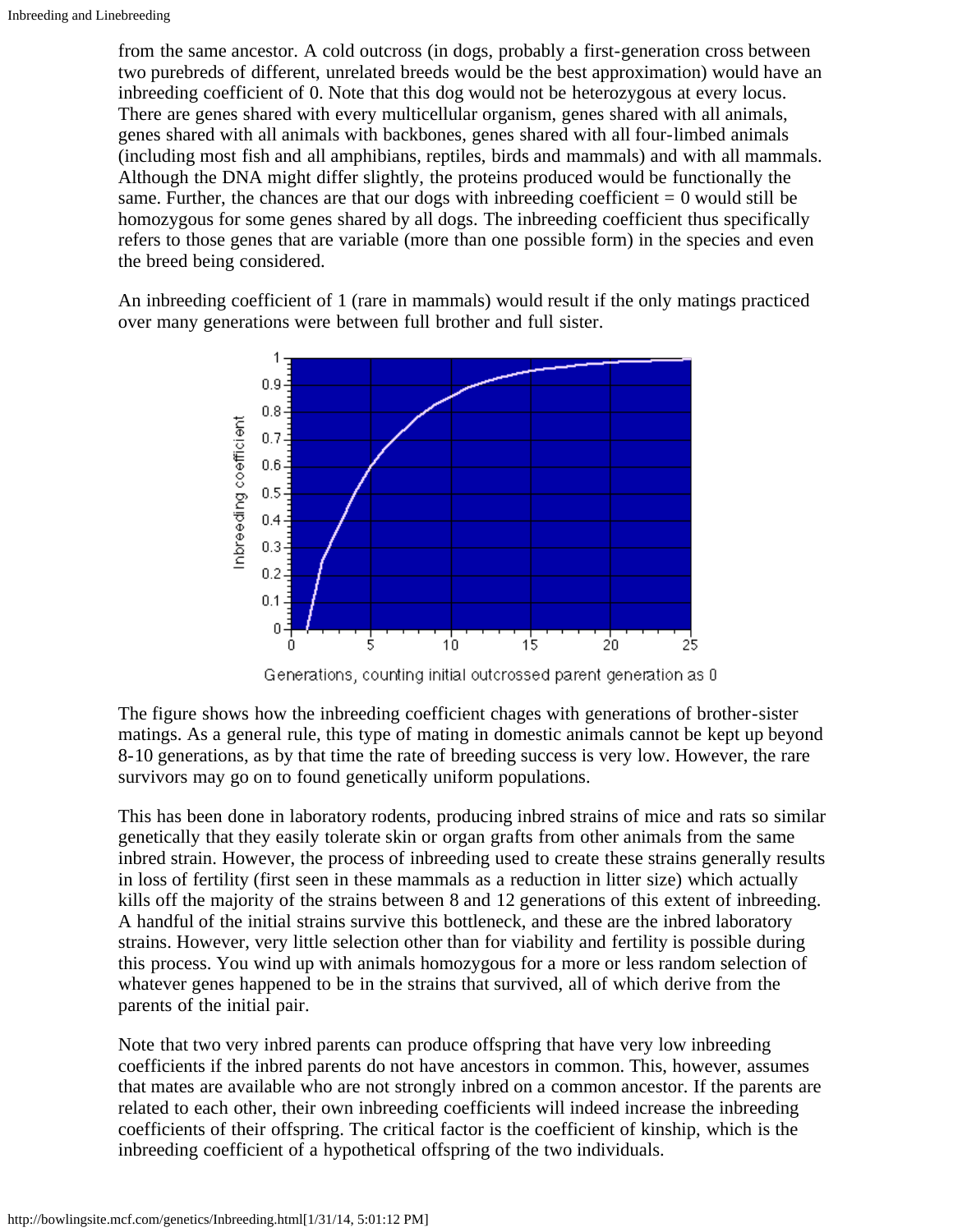Inbreeding has become an important consideration for wildlife conservationists. Many wild populations are in danger of extinction due to some combination of habitat destruction and hunting of the animals, either to protect humans or because the animal parts are considered valuable. (Examples are ivory, rhinorcerus horn, and infant apes for the pet trade, as well as meat hunting.) For some of these animals the only real hope of survival is captive breeding programs. But the number of animals available in such captive breeding programs, especially at a single zoo, is often limited. Biologists are concerned that the resulting inbred populations would not have all of the genes found in the wild populations, and thus lose some flexibility in responding to change. In reaction to this threat they have developed networks such that animals can be exchanged among captive breeding poplulations in such a way as to minimize the overall inbreeding of the captive population. The idea is to select pairs in such a way that the inbreeding coefficient of the offspring is kept as low as possible.

Most elementary genetics books have instructions for calculating the inbreeding coefficient from the pedigree. (For more information, see Dr. Armstrong's site, [Significant](http://www.canine-genetics.com/) [Relationships](http://www.canine-genetics.com/).) However, these procedures have two major limitations. First, they are not really designed for cases where there are multiple common ancestors, though they can be used separately for each common ancestor and the results added. Second, they become impossibly complex as the length of the pedigree increases. It is by no means uncommon in dogs, for instance, to have pedigrees which can be researched in the AKC stud book and the KC Gazette and which go back to foundation dogs born around the turn of the century - perhaps 30 or even 40 generations earlier. With this type of long pedigree, foundation animals may appear a million times or more in the pedigree.

With this in mind, a computer program called GENES was developed by Dr. Robert Lacy for the calculation of the inbreeding coefficient, kinship coefficients among animals in the breeding pool, percent contributions of varying founding ancestors, and related output, assuming full pedigrees to the foundation stock were available for all animals currently in the breeding population. For captive breeding populations, the less inbreeding the better, and this is the way the program is used.

In purebred livestock the situtation is a little different - we want homozygosity for those genes which create a desirable similarity to the breed standard. Wright's defense of inbreeding was based on this fact. However, inbreeding tends to remove those heterozygotes which are beneficial (e.g., the MHC) as well as increasing undesirable as well as desirable homozygotes. The practice is most dangerous in the potential increase of homozygous health problems which are not obvious on inspection, but which shorten the life span or decrease the quality of life for the animal.

I do not at the present time have other dog breeds for comparison, but I recently submitted a Shetland Sheepdog pedigree database to Dr. Armstrong for calculation of [true inbreeding](http://bowlingsite.mcf.com/genetics/Inbreeding2.html) [coefficients](http://bowlingsite.mcf.com/genetics/Inbreeding2.html). This database was based on full pedigrees of all AKC Shetland Sheepdogs that had sired 10 or more breed champions (males) or produced 5 or more (females.) These top producing animals were set up as the current living population (a somewhat artifial assumption, as the dogs involved where whelped from 1930 to after 1990.) I would love to see some comparisons with other breeds.



updated March 8, 2010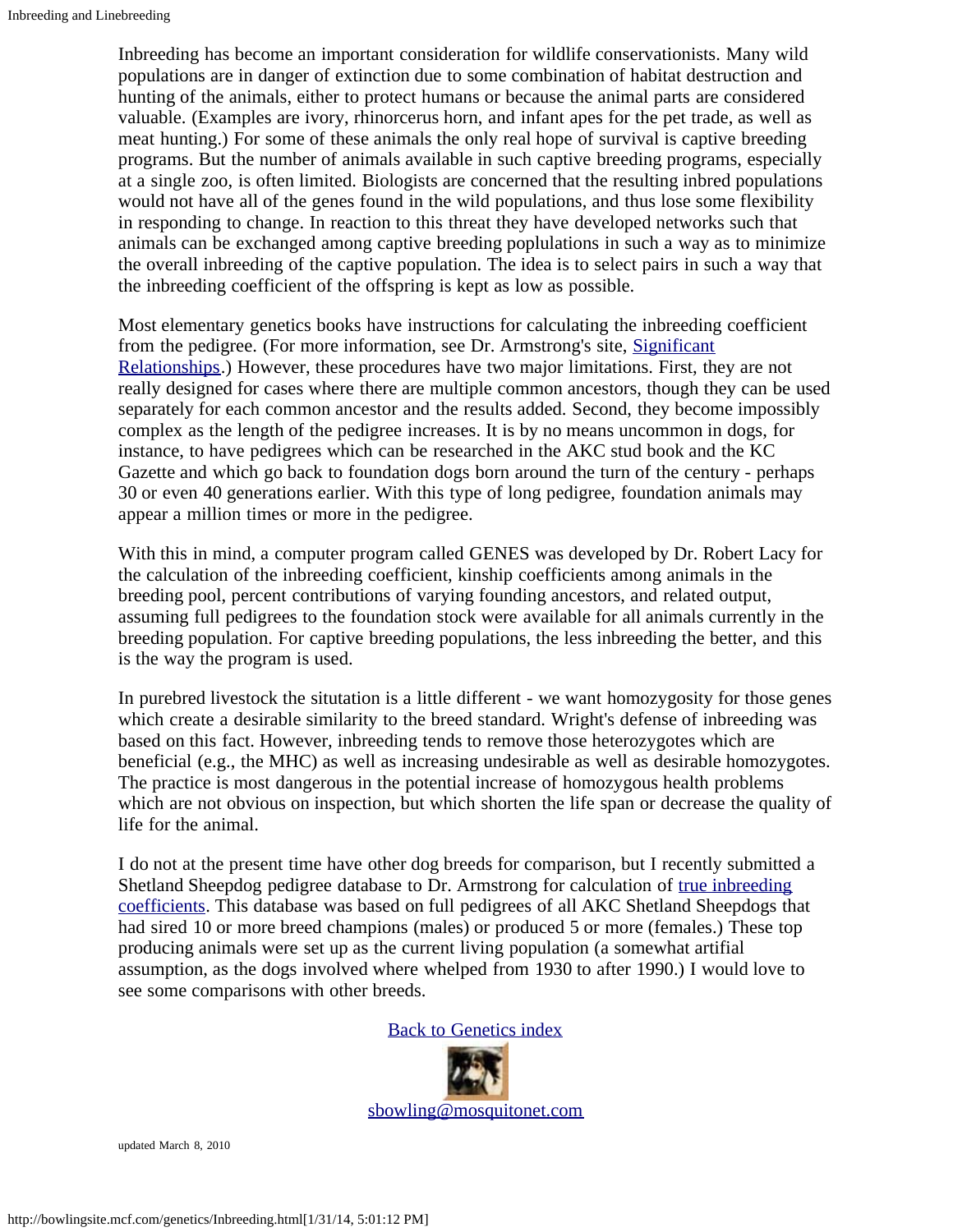## **Size as an example of additive inheritance**

Sheltie breeders, as a group, tend to be hung up on [size.](http://bowlingsite.mcf.com/Size/size.html) We have reason to be. The breed was produced by mixing large and small breeds, few if any of which were in the size range we accept as correct today (13" to 16", with preference for 15" and up). Size, however, is not a simple genetic trait. At a minimum, it depends on the genetic codes for growth hormones, the genes that dictate when and how much growth hormone is produced, probably genes that code for receptor proteins that respond to growth hormones, genes that control bone shape and angulation between bones, and other genes affecting various metabolic processes. We don't even know the whole list, or how to determine what makes a particular dog large or small. In some cases the gene for larger size would be dominant, in some cases recessive, in some cases the dog heterozygous at a particular locus would be intermediate is size. It is, however, possible to use a very simple model to explain some of the oddities of Sheltie size. Remember this is a greatly simplified model! The real situation is almost certainly more complicated. We may even have a few genes for correct size hidden in there somewhere!

Suppose we assume we have four loci affecting size. Assume also that each locus has two alleles, one derived from the Collie part of our breed's ancestry, and the other from the original small island Sheltie (remember that at one time 12" was pushed as the maximum height) and toy breeds crossed in late in the 19th Century. We'll call these loci f, i, j, and k. The alleles for large size will be  $f^+, i^+, j^+$  and  $k^+$ ; those for small size will be  $f^{\dagger}, i^{\dagger}, j^{\dagger}$ , and k<sup>-</sup>. The size of the dog will be a base of 15" plus 3/4 times the sum of the "+" genes minus 3/4 times the sum of the "-" genes. A dog with all "+" genes, for instance, would be 21" tall, while a dog with all "-" genes would by 9" tall.

Suppose a breeder, breeding fairly close within her own line and related dogs, winds up with a consistent size genotype of  $f^+f^+i^+i^+j^+j^-k^-k^-$ . All gametes will be  $f^+i^+j^-k^-$ . All puppies will have the same size genotype as their parents, and will be 15" tall. But she's had to inbreed quite a bit, and she is looking for an outcross that will give her back what she's lost without sacrificing her predictable size.

She finds another breeder, again breeding fairly closely within her own line, who also gets all 15" Shelties, and whose line is strong for exactly the traits she needs. Breeder A breeds her best bitch to breeder B's best stud dog, and breeder B, who is missing a couple of things A has managed to fix, breeds her own bitch to a stud from breeder A's lines. The puppies arrive, grow up, and all are 15".

Then two of these 15" pups, from litters level in size stemming from strains level in size, are bred to each other. The result could easily be puppies all over the map in size. What happened?

Breeder B had a consistent size genotype of  $ff$  i i j<sup>+</sup>j<sup>+</sup> k<sup>+</sup>k<sup>+</sup>, and her dogs consistently produced  $f i j^+ k^+$  gametes. The uniformly in -size puppies from the